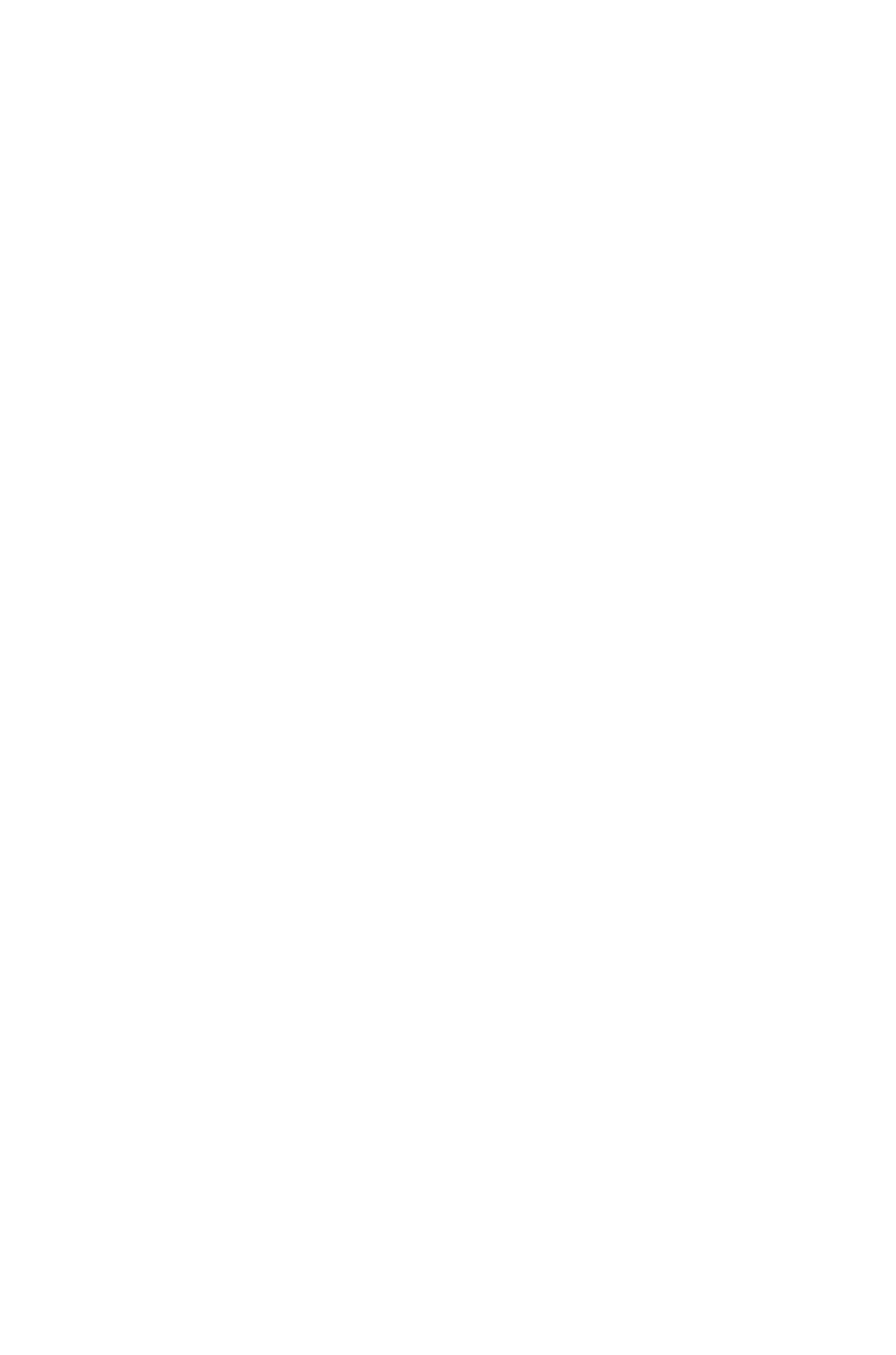# Swedish Forestry, Forest Pasture Grazing by Livestock, and Game Browsing Pressure Since 1900

# ÖRJAN KARDELL

*Smörtorparvägen 6 SE-743 50 Vattholma, Sweden Email: orjank63@telia.com*

# ABSTRACT

Growing numbers of wild ungulates are increasingly seen by concerned authorities in Europe as posing serious management problems, which include increasing browsing pressure by moose (*Alces alces*) and roe deer (*Capreolus capreolus*) in Swedish forests. Recent investigations by the Swedish Forest Agency identify high browsing pressure as the main reason for a recent decline in regeneration of Scots pine (*Pinus sylvestris*), one of the two main commercial species in Swedish forestry. The high browsing pressure is also having a negative impact on biodiversity. Thus, voices within the forest community claim that browsing pressure has never been so high. This paper examines that claim from a historical perspective by comparing livestock grazing in forest pastures a century ago with contemporary game browsing, and identifying the main factors driving both the livestock exodus from Swedish forests during the first half of the twentieth century and the rapid increase in deer populations during the second half. Finally, testing the claim that browsing impact has never been so high, past grazing and present browsing are theoretically sized up and compared. Estimates of live weights and numbers of large herbivores in 1902 and 2012 are used. The result indicates that the claim might possibly be lacking in historical context.

# **KEYWORDS**

Grazing forest pasture, deer browsing, Swedish forestry, forest management, forest history

# INTRODUCTION

In Sweden today, browsing pressure from moose (*Alces alces*) and roe deer (*Capreolus capreolus*) is a subject for debate and political concern. In 2012,

*Environment and History* **22** (2016): 561–587. © 2016 The White Horse Press. doi: 10.3197/096734016X14727286515817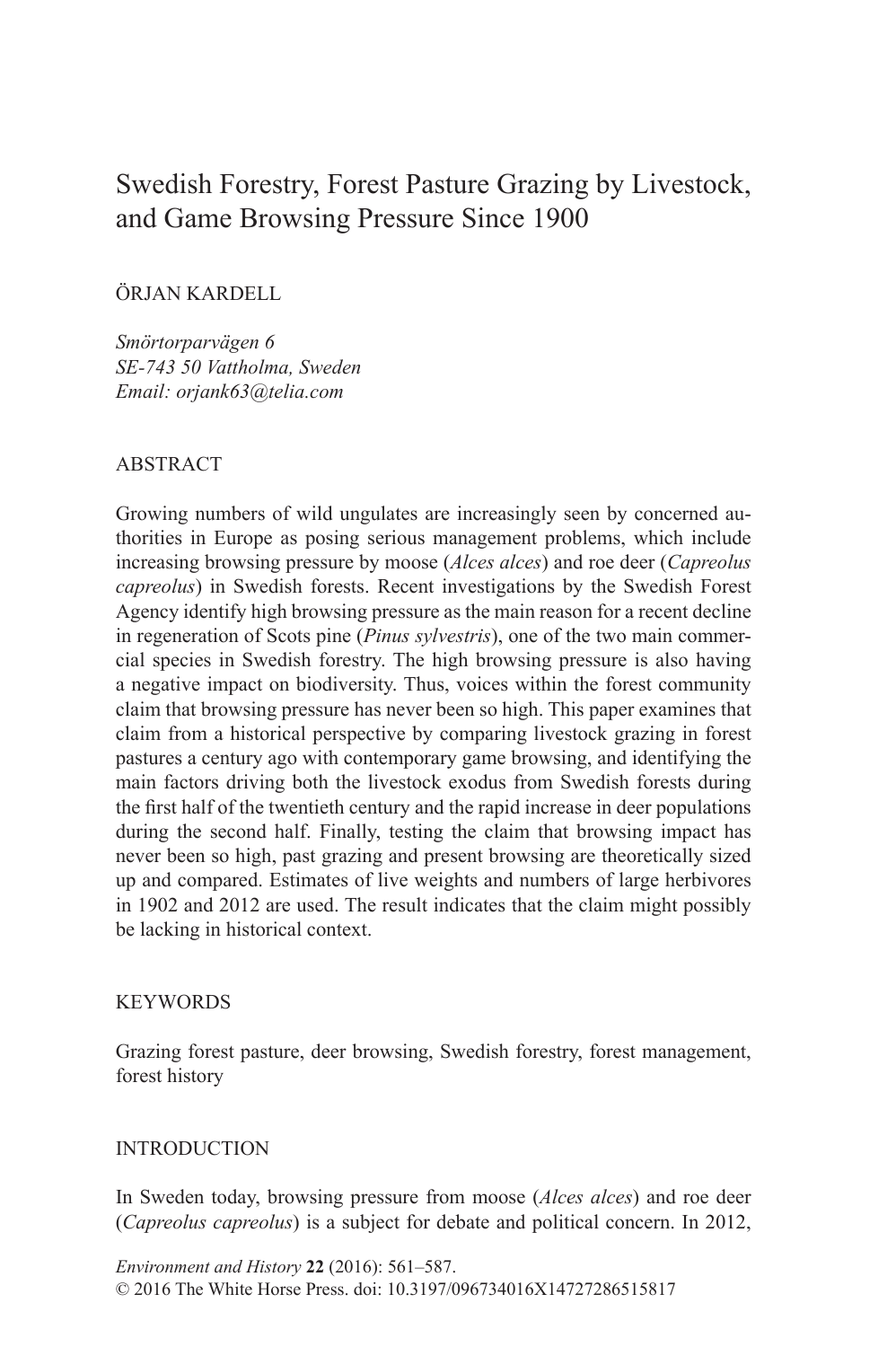Sweden's moose-management system was changed, and a new policy was implemented to establish a knowledge-based, adaptive moose-management system with intended capacity to balance different societal interests on an ecosystem level. This included balancing hunters' desires for a high moose population against commercial forestry's wishes to reduce browsing, and both public and governmental interest in reducing vehicle-moose collisions (5,000/ year) and negative effects of the moose on biodiversity and agriculture. The aim of the policy is to foster a sense of ecological stewardship among hunters and landowners aided by an improved monitoring system that calls for local participation in inventories as well as decisions.<sup>1</sup>

Hunting rights are based on land ownership in Sweden**.** Fifty per cent of the forested land is controlled by private owners, 25 per cent belongs to limited companies and the remaining quarter is controlled by public owners (the state, municipalities and the church). The division of forest land between different owners has been remarkably stable during the twentieth century and our entire investigation period (described below).2

The current problem in Swedish forests from a forestry perspective relates to browsing damage to the apical shoots of Scots pine (*Pinus sylvestris*) seedlings by cervids (deer). As well as impairing the increment and commercial value of young pine stands, repetitive browsing can kill individual seedlings and saplings. Scots pine is one of the two main commercial timber species in Swedish forestry, but the increasing browsing pressure during the last fifteen to twenty years has led to a steady decline in areas planted with it. Thus, voices within the forestry community claim that browsing pressure has never been so high, and the pine is being replaced by regeneration with the other main commercial species, Norway spruce (*Picea abies*), which is less susceptible to browsing but produces less valuable timber.<sup>3</sup>

Recent investigations by the Swedish Forest Agency (SFA) identify high browsing pressure as the main reason for land owners not planting pine. Browsing pressure is also stated to have a negative impact on biodiversity since palatable tree species are preferentially eaten and replaced by unpalatable species that then gain ecological advantages. The SFA further states that wild ungulate browsing is not comparable with historical forest grazing by

<sup>1.</sup> S. Lindqvist, C. Sandström, T. Bjärstig T. and E. Kvastegård. 'The Changing Role of Hunting. From Subsistence to Ecosystem Stewardship?' *Alces* **50** (2014): 35–51.

<sup>2.</sup> L. Lönnstedt, 'The structure of forestry', in U. Jansson (ed.) *Agriculture and Forestry in Sweden since 1900: a Cartographic Description* (Stockholm: National Atlas of Sweden, 2011).

<sup>3.</sup> M. Wallgren, J. Bergquist, R. Bergström and S. Eriksson, 'Effects of timing, duration, and intensity of simulated browsing on Scots pine growth and stem quality', *Scandinavian Journal of Forest Research* **29**(8) (2014): 734–746. [http://dx.doi.org/10.1080/02827581.201](http://dx.doi.org/10.1080/02827581.2014.960896) [4.960896](http://dx.doi.org/10.1080/02827581.2014.960896) and C. Fries, J. Bergquist and L. Svensson, *Förändringar i återväxtkvalitet, val av föryngringsmetoder och trädslagsanvändning mellan 1999 och 2012*. Rapport 2. (Jönköping: Skogsstyrelsen, 2013).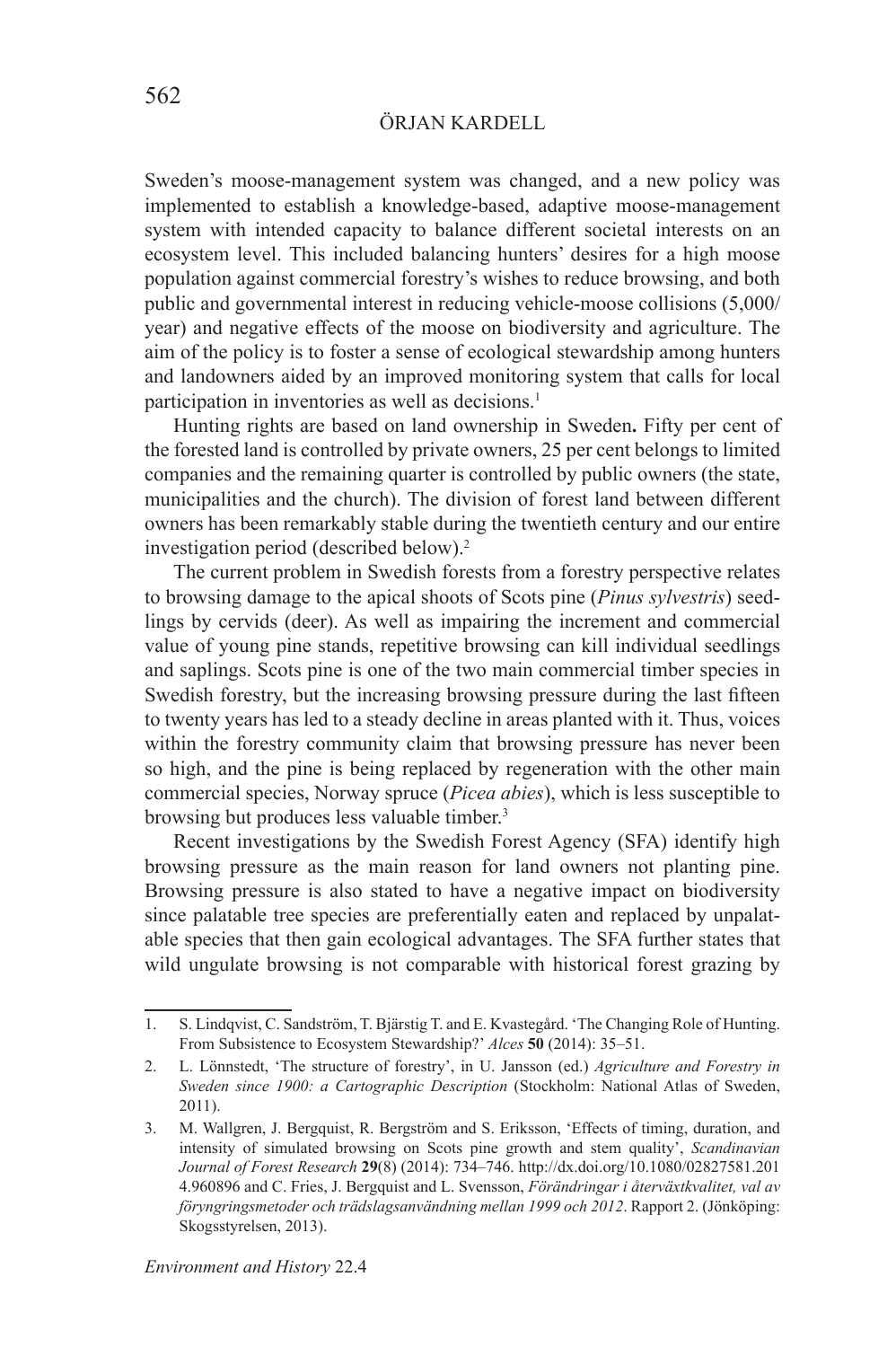livestock, as livestock and game generally have different feeding patterns (See below). The views of the SFA are echoed by academics. Growing numbers of hoofed game are also increasingly regarded as a management problem by concerned authorities elsewhere in Europe, although usually more for agriculture than forestry.4

The perception that browsing pressure is at an all-time high in Swedish forests is the point of departure in this paper. The aim is to give a historical perspective to the browsing pressure debate, since this is not the first time Swedish forests have harboured large numbers of large herbivores. According to statistics from 1902 there were roughly 528,000 horses (*Equus ferus*), 2,576,000 cattle (*Bos taurus taurus*), 1,195,000 sheep (*Ovis aries*) and 69,000 goats (*Capra hircus*), in what was administratively seen as the Swedish countryside. The vast majority of these animals spent the first half or all of the grazing season (1June – 31 October) on forested land. The past and present are bridged in the following text by a narration on efforts by the Swedish forest community (see below) to eradicate livestock from forest pasture from 1920 to 1955, although posterity has shown that developments within agriculture and urbanisation were the main factors responsible for the exodus of livestock from forests (see below). This is a story that has been mainly forgotten in contemporary forestry and society at large, while the increasing numbers of deer have benefited from an increasingly effective game management regime since the early twentieth century, among other practices and policies aimed at increasing game numbers.<sup>5</sup>

<sup>4.</sup> J. Bergquist, C. Kalén and H. Berglund, *Hjortdjurens inverkan på tillväxt av produktionsträd och rekrytering av betesbegärliga trädslag – problembeskrivning, orsaker och förslag till åtgärder.* Rapport 9 (Jönköping: Skogsstyrelsen, 2011); C. Kalén and J. Bergquist, *Skogliga inventeringsmetoder i en kunskapsbaserad älgförvaltning*. Meddelande 3 (Jönköping: Skogsstyrelsen, 2011). On biodiversity and forest pasture with livestock, see also W. Axelsson Linkowski, *Utmarksbete, främst skogsbete, och dess effekter på biologisk mångfald*. CBM:s skriftserie 40 (Uppsala: Naptek, Centrum för biologisk mångfald, 2010); P. Angelstam, P.E. Wikberg, P. Danilov, W.E. Faber, K. Nygren, W.B. Ballard and R. Rodgers, 'Effects of moose density on timber quality and biodiversity restoration in Sweden, Finland and Russian Karelia' in Papers from the 35th North American Moose Conference and Workshop. Grand Portage. Minnesota. USA, 15–20 May 1999 (2000) 36: 133–145; L. Edenius, M. Bergman, G. Ericsson and K. Danell, 'The role of moose as a disturbance factor in managed boreal forests'. *Silva Fennica* (2002) **36**: 57–67; DN Debatt. 'För att påverka naturen krävs minst 4000 vargar', *Dagens Nyheter*, 30 Jan. 2014; DN Debatt. 'Kronhjortar i vargområden kan minska jaktkonflikterna', *Dagens Nyheter*, 3 Aug. 2014; G. Austrheim, E.J. Solberg and A. Mysterud, 'Spatio-temporal variation in large herbivore pressure in Norway during 1949–1999: has decreased grazing by livestock been countered by increased browsing by cervids?' *Wildlife Biology* **17**(3) (2011): 286–298; and M. Apolloni, R. Andersen and P. Putman, *European Ungulates and their Management in the 21st Century* (New York: Cambridge University Press, 2010).

<sup>5.</sup> W. Flach, H. Juhlin-Dannfelt and G. Sundbärg, *Sveriges jordbruk vid 1900-talets början: Statistiskt kartverk* (Göteborg, 1909), pp. 255–258.; Ö Kardell, 'Vallning, bete, mjölkning och hägnader kring sekelskiftet 1900: En kontextuell skiss', *Svenska landsmål och svenskt folkliv* 2006: 49–77; Ö Kardell, 'Cows and Forests: Swedish Environmental History',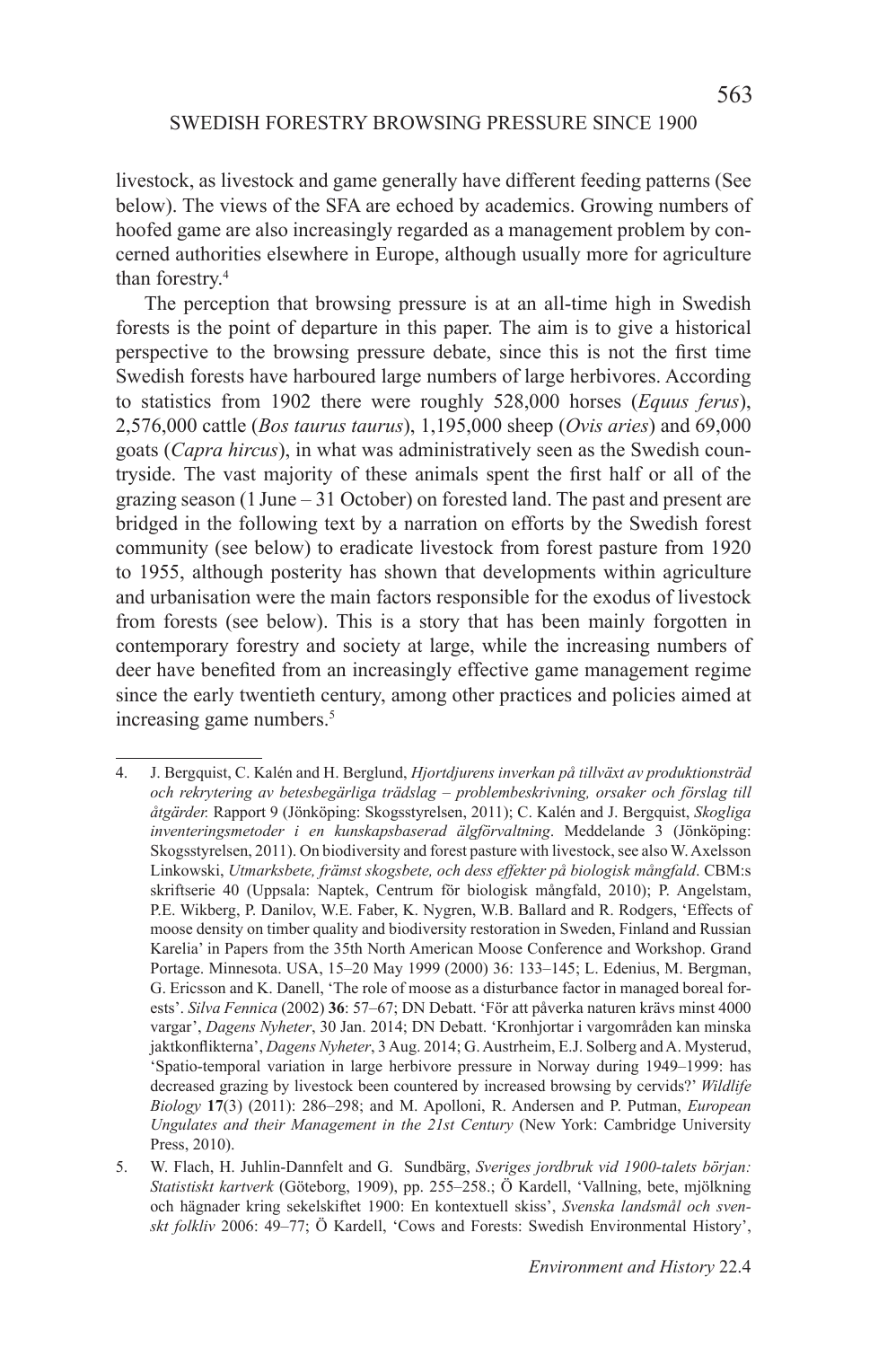However, attention is also paid to the development of the moose population and the changing and ambivalent views on the moose within the forest community during the same period and beyond. Finally, to further facilitate a comparison of past and present from a different perspective, browsing pressure is theoretically estimated and expressed as the live weight of domestic livestock on forest pasture in the early twentieth century as compared to the live weight of moose and roe deer in the twenty-first century.

# SETTING THE SCENE

Before presenting the sources, and in order to stage the narration profitably, it is necessary to present the intended story in terms of change within a specific framework. In other words, which key factors in forest pasture and livestock grazing did change – and why – as compared to constant factors? This is mainly due to the fact that it is the views voiced by the Swedish forest community (see below) that are used in the narrative. It is their preconceptions and apprehensions which are presented, not a balanced list of pros and cons on the subject at hand, either concerning forest pasturage of livestock or game browsing pressure in Swedish forests.

As mentioned above, half of Swedish forested land throughout the twentieth century was, as now, controlled by private owners. For the whole duration of our investigation period this meant that fifty per cent of Sweden's forests were included, property wise, within farms. All farms, up until the end of the 1960s or the early 1970s, pursued mixed husbandry with both arable crops and farm animals in combination. All farms, without exception and irrespective of size, had cows, which usually had to be kept supplied with pasture of one kind or the other during the grazing period. Combined, these facts mean that the hostile views on forest pasture by livestock expressed by the Swedish forest community were directed towards forest land which was not under company – or state – control. $6$ 

The most important ideological constant is that Swedish forestry, as all scientific forestry worldwide, saw forest pasturing of livestock as detrimental

*Journal of Interdisciplinary History* **43**(2) (2012): 275–287; R. Bergström and K. Danell, 'Game management: a period of organization and conservation', in H. Antonson and U. Jansson (eds) *Agriculture and Forestry in Sweden since 1900: Geographical and Historical Studies*. (Stockholm: KSLA, 2011). On the moose, see also S. Wennberg DiGasper, *Natural Resource Management in an Institutional Disorder: The development of adaptive co-management systems of moose in Sweden*, 'Doctoral Thesis 2008:52'. (Luleå, 2008), pp. 91–138.

<sup>6.</sup> C. Martiin, 'Following trails of cattle through the landscape: dairy cows were key players in changes to land', in Antonsson and Jansson (eds) *Agriculture and Forestry in Sweden since 1900: Geographical and Historical Studies* (Stockholm: KSLA, 2011), pp. 198–200; and M. Morell, 'Livestock and animal production', in U. Jansson (ed.) *Agriculture and Forestry in Sweden since 1900: a Cartographic Description* (National Atlas of Sweden: Stockholm), p. 87.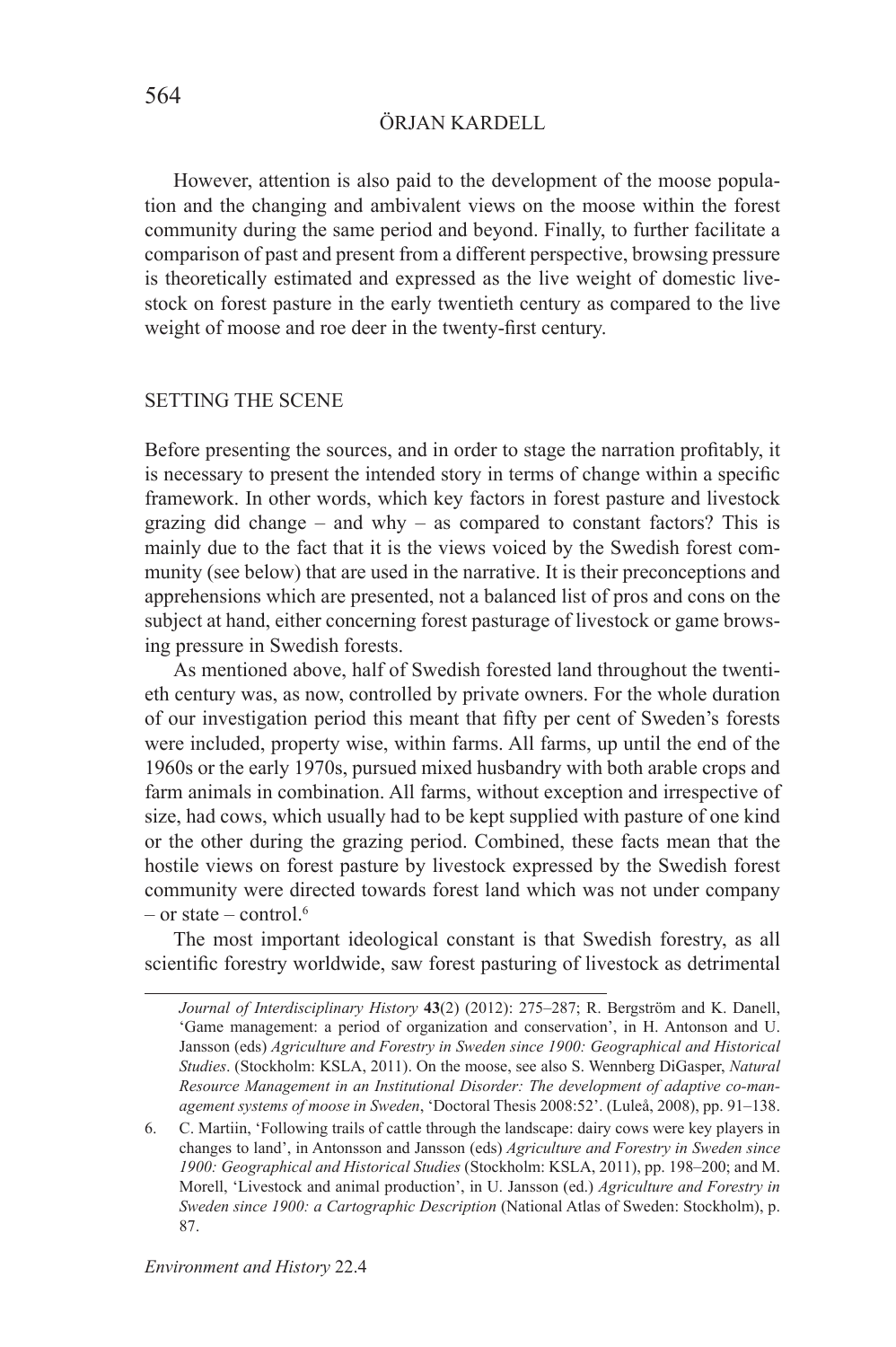to forestry production or forestry as a whole. Furthermore, scientific forestry regards forests and forested land as an area devoted to a single purpose; the production of marketable cubic metres of different sorts and sizes. All other uses of forested land are to be regarded as suspicious or possibly detrimental to forestry production until proven otherwise.7

This general idea of a specific, single use of a certain type of land, was in the Swedish case in some ways embedded in government policy, at least since the laga skifte Statute (see below), of 1827 and onwards. The Statute was directed towards the destruction of the principle that land could be held, and used, in common by villages for a number of different agricultural purposes all staged within the same area. For the (mostly liberal) nineteenth century state as a fiscal and juridical entity, it was thought easier to manage and develop agriculture, and thus the country, if each patch of land had its individual and designated owner, whether it was a private person, a limited company or the state.

Change, however, occurred in two different fields; demography and agriculture. Sweden industrialised comparatively late (see below). By 1900 only one fifth of Swedes lived in towns and municipalities. By the mid-1950s, half the population resided in towns. Agriculture-wise, this meant that a steadily increasing proportion of the citizenry did not produce their own foodstuffs but rather bought them. Agriculture, however, had already seen change during the late nineteenth century. The so-called transport revolution (steam engines on rail and ships) had forced Swedish farmers to redirect their husbandry towards animal production by the last decades of the century in order to meet a growing international market, especially for butter and pork. The flight from the countryside during the first half of the twentieth century led to the creation of a domestic market as well, especially for milk, butter and pork. This meant that milk was by far the most important product in Swedish agriculture from the beginning of the twentieth century up until the mid-century.<sup>8</sup>

The number of cows was kept quite even during the same period but, due to selective breeding, they more than doubled in size and were better fed and thus had a higher yield of milk by mid-century than at the beginning. This was an effect of commercial milk production and dairy farming. In order to raise output, dairy cows were provided with better fodder, which led to increased production of fodder on arable land and a more intensive use of certain grazing lands; these are the *managed pastures*. 9

<sup>7.</sup> For the Swedish case, see C.L. Obbarius, *Lärobok i Skogs-Vetenskapen. Första delen. Skogs uppdragande* (Westerås, 1845) and L. Falkman, *Om Swenska skogarnas nuwarande tillstånd och deras inflytande på landets framtid* (Stockholm, 1852).

<sup>8.</sup> Morell 'Livestock and animal production', 86–87 and Martiin 'Following trails', 200–201.

<sup>9.</sup> It should be noted that all cows were milked during the first half of the 20th century since there was no distinction between dairy farming and beef production in Swedish agriculture. H. Juhlin-Dannfelt, *Lantbrukets historia. Världshistorisk översikt av lantbrukets och*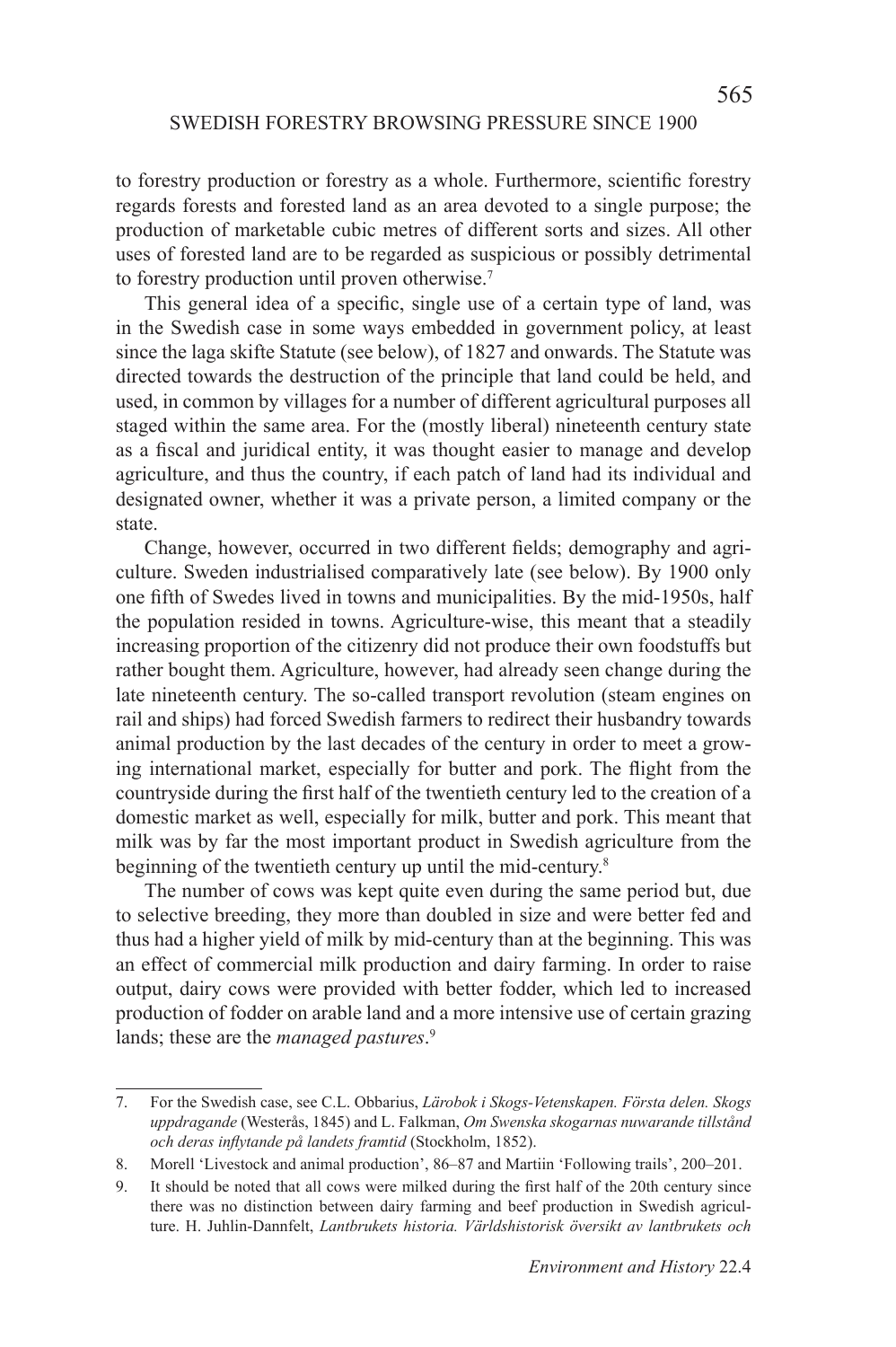To rationalise pasture, agricultural science recommended that a certain area of the arable land of a farm was set aside permanently for pasture. It was to be sown with grass – ley – and fertilised. In this way it was possible to create a high yielding pasture patch, able to support the farm's livestock throughout the whole grazing period. At the same time, dependency on less productive and non-fertilised pastures – like forest land – was cut off. This new approach to pasturing – ley on cropland – was known at the time (from about World War One until the mid-century ) as managed pastures.

By the 1950s, a high-yielding cow was not able to support herself (metabolically) on a forest-pasture. It was too time-consuming to get sufficient amounts of the sparsely available fodder compared to the area that had to be covered while grazing.10

Despite having supplied a quite lengthy framework setting the scene for the narration, there is still a need – after presenting the sources – to pay heed to some aspects of agricultural history regarding nineteenth century land partitioning, the right to common pasture on forest land and the forest community's achievements prior to the 1920s, in order to make the story intelligible for a reader with little or no previous experience of either Swedish agricultural history or forest history. I therefore ask for a continued patience before the real story begins.

#### SOURCES

The Swedish Forestry Association (the SSF), formed in 1902 as an NGO, and a forerunner established in northern Sweden in 1883 (which remained separate until 1965), published articles related to its activities in various outlets, including, from 1914, the SSF periodical *Skogen* (the Forest). The contemporary source material for this paper was mainly retrieved from a thorough search of *Skogen's* columns from 1914–1955; these are regarded by the author as providing representative views of the Swedish forest community, rather than the SSF, since not all expressed views derive from editorials in the periodical. Therefore, they are treated as expressions of the Swedish forest community hereafter. The source material from *Skogen* has been supplemented with a survey of documents left by the 1927 Parliamentary Committee formed to revise the Fencing Act of 1857 (see below), housed at the National Archives (Riksarkivet) in Stockholm. In addition, livestock statistics were obtained from a statistical atlas (1909) on Swedish agriculture based on official statistics from 1902. Game statistics (moose and roe deer) for the 2012/2013 winter

*lantmannalivets utveckling* (Stockholm: J. Beckmans bokförlag, 1925), pp. 714–717, 762– 763, 766–767 and 770–776 and Martiin, 'Following trails', 200–2001.

<sup>10.</sup> S. Larsson, N. Olsson, F. Jarl and N.E. Olofsson, *Husdjurslära del II. Näringslära – Fodermedlen – Utfodring – Vård* (Stockholm: LT:s Förlag, 1951), p. 195.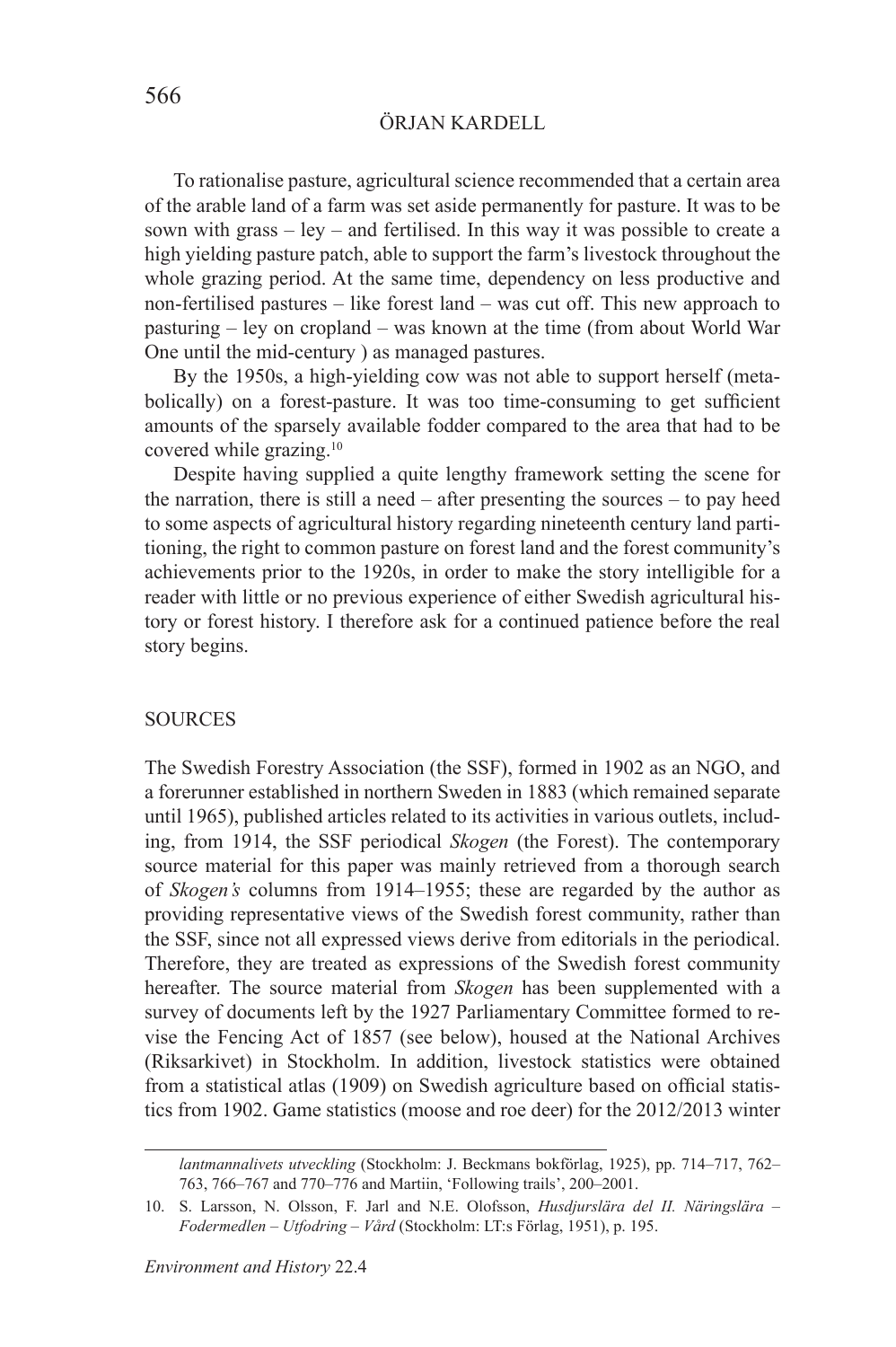population (after hunting) were kindly supplied by Dr. Jonas Kindberg of the Svenska Jägareförbundet (The Swedish Association for Hunting and Wildlife Management), the Association charged with the official collection of game statistics since 1938.11

# LAND PARTITIONING, THE FENCING ACT 1857 AND PASTURE

The laga skifte Statute in Sweden, in force from 1827, changed the mix of individual and commonly held land within the villages to individual holdings with specified owners. This was a gradual process, village by village, which took about a hundred years to complete. Other important physical features of the former villages affected by the laga skifte Statute were the fences. An underlying aim of the Statute was that the newly established divisions should be enclosed and protected by fences. This clashed with the old order, in which fences were only legally required around arable land and meadows. By the mid-nineteenth century, calls for a revised Fencing Act were raised. The new Fencing Act was presented in 1857. It recognised that stock owners were liable for trespass and damage to neighbouring properties but it also required fences to be established and maintained along the boundaries between properties created through laga skifte, and boundaries between villages, regardless of whether land had been partitioned in them. The net effect of the Act was that it forced fencing to be raised in places in the landscape that had never been previously fenced.12

However, the laga skifte Statute included a significant clause for the density and frequency of fences on forested land that also contained pasture. A village community could decide, in connection with land partitioning, that the newly created divisions on forested land could be grouped together, thus forming a collective forest pasture**.** In such cases no fences had to be erected along the new property boundaries crossing forested land. The exception was also recognised in the Fencing Act of 1857, which only required mandatory fences along the former village boundaries through forested areas. For the rest of the nineteenth century and well into the first three decades of the twentieth century these clauses provided firm foundations for a judicial perception that owners of all properties that previously formed a village subjected to land partitioning had forest pasturing (grazing) rights in 'unenclosed' forests, i.e. forest land with no fences along property boundaries. The difference between unenclosed and enclosed forest land is demonstrated in Figure 1.

<sup>11.</sup> Flach, Juhlin-Dannfelt and Sundbärg, *Sveriges jordbruk*; http://jagareforbundet.se

<sup>12.</sup> Ö Kardell, *Hägnadernas roll för jordbruket och byalaget 1640–1900*. 'Acta Universitatis Agriculturae Sueciae. Agraria 445, / Skogs- och lantbrukshistoriska meddelanden nr 31' (Stockholm: KSLA, 2004); and Ö Kardell, 'Hägnadssystemens fysiska placering i landskapet och deras förändring över tiden', *Bebyggelsehistorisk Tidskrift* **47** (2004): 85–92.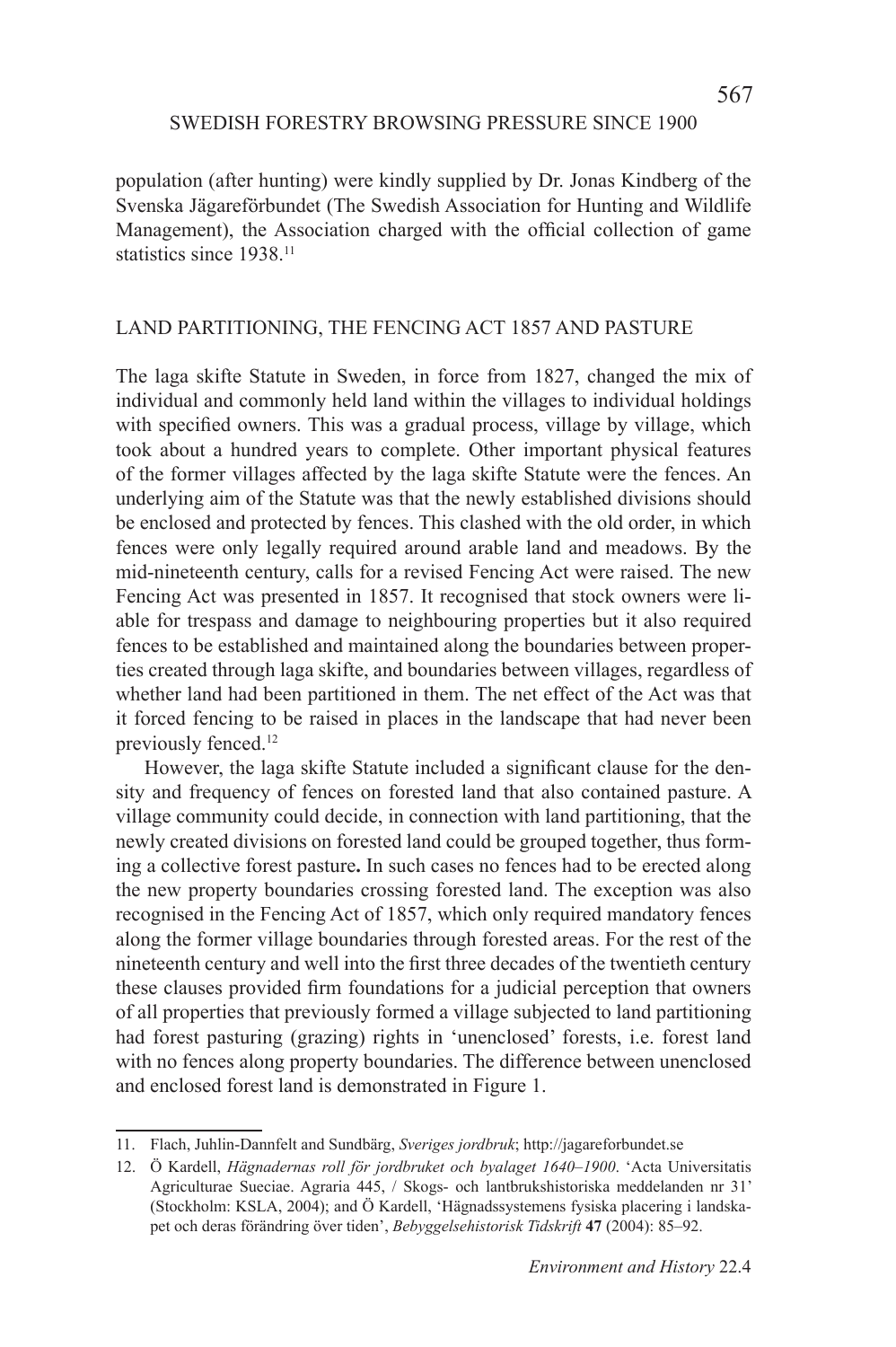

Figure 1. Illustration (by Linnéa Kardell) of the difference between unenclosed and enclosed forest land: A, Unenclosed; B, Enclosed; 1, Fence; 2, Former village boundary; 3, Property boundary.

The judicial definition of unenclosed forest land as a collective pasture was to become a thorn in the side of the forest community, once their perceptions of intensive forest management –'good forestry stewardship' – (see below) were extended in the 1920s to embrace all forest land in Sweden, including private forest land.

# THE SWEDISH FOREST COMMUNITY AND THEIR EARLY TWENTIETH-CENTURY VIEWS

At the turn of the twentieth century, forestry had become the leading Swedish industry in terms of export revenues (sawmilling), due to exploitation of vast forests in northern Sweden from 1850 to 1900. Forestry was seen as an industry that could transform Sweden into a modern and industrialised country; thus it received strong support from the government as well as from industrialists. As early as 1883 the embryo of what was to become the leading forestry lobbying group was established, as an NGO, by foresters and industrialists in the northern part of the country **–** Norrlands skogsvårdsförbund. In 1902 the Swedish Forestry Association (Svenska Skogsvårdsföreningen, the SSF) was formed on a national basis. They organised industrialists, foresters and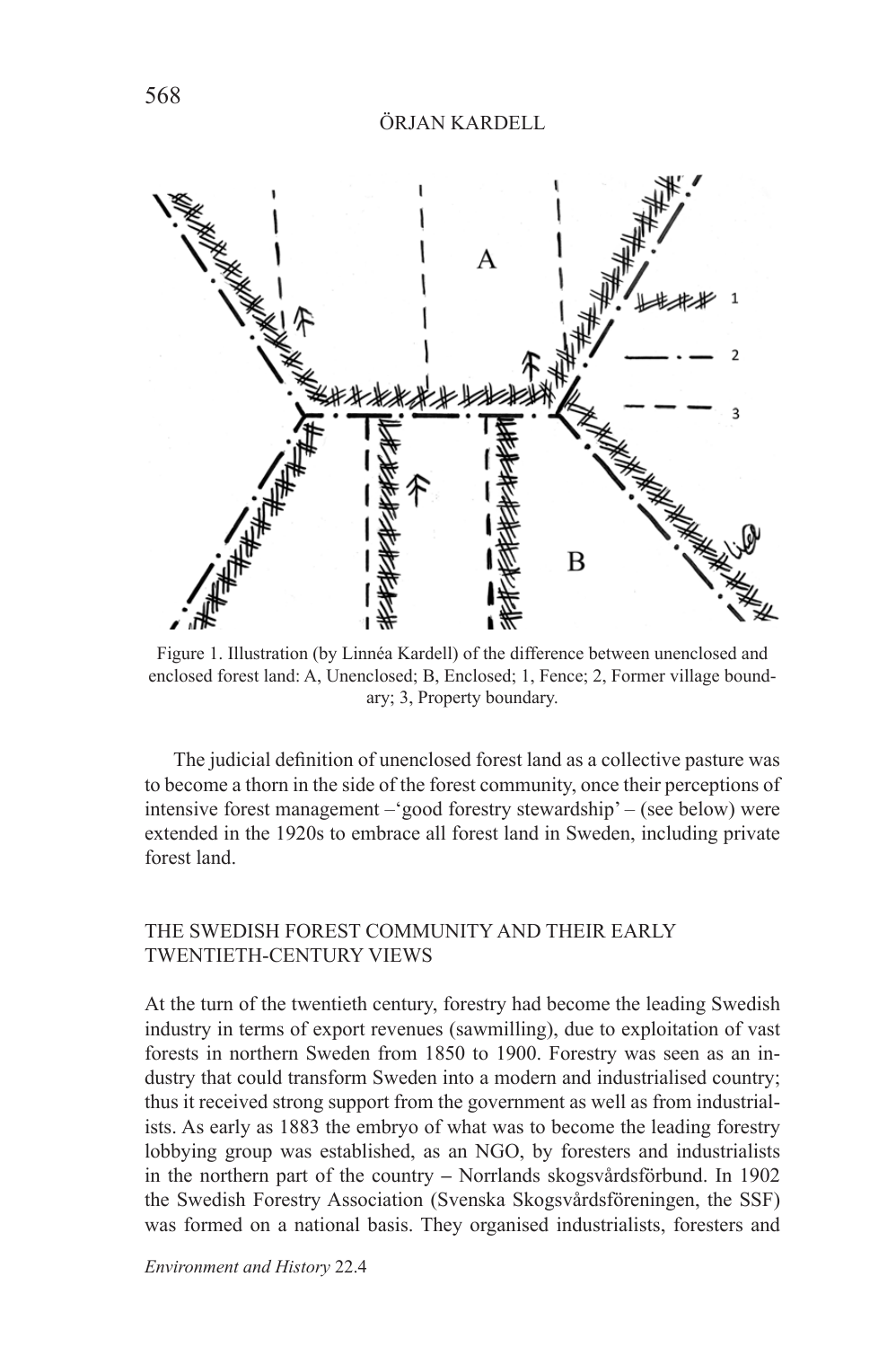forestry scientists to develop an expanding Swedish forestry sector. The SSF was chaired from 1917–1936 by Arvid Lindman, an admiral, industrialist, politician and Swedish prime minister in the periods 1906–1911 and 1928–1930.13

At the time, it was realised by the forest community that forestry could not be expanded further within sawmilling. Instead, 'god skogsvård' (good forestry stewardship) was required, recognising needs to ensure that annual cuts did not exceed annual growth for sustainable production, and to improve management practices, notably by including thinning to generate pulp wood. To accommodate sustainability, there was a need for a National Forest Inventory (NFI). Further, the forest community envisaged developments in forestry legislation, based on the 1903 Forestry Act which imposed compulsory regeneration after logging, and working in the same general direction.<sup>14</sup>

Forest legislation that prohibited cutting young or middle aged trees in any other way than through thinning had been issued in 1923, in conjunction with the development of a pulp industry on the coast of Norrland, the northernmost two thirds of Sweden and the area which held (and still holds) most company- and state-owned forest land. By 1915, southern Norrland supported an industry that generally extended its geographic reach into northern Norrland after WWI. The crucial bid for sustainability – cutting no more than the annual growth increment – had likewise been a step-wise development. In 1908 a parliamentary committee was established to investigate the possibilities and draft methodology for a future NFI. Parliamentary funds were issued for a trial inventory of a single county in 1910. The results and a complete plan for an NFI were presented in May 1914, the idea was raised again after the war and a tax-funded NFI began in 1923.15

<sup>13.</sup> It should be noted that from the mid-1930s private forest owners – farmers – started to form Forest Owner Associations, some of which are still in existence today. These associations in turn enlarged the circle of the Swedish forest community gradually. After WWII the forest community had changed into the modern forest sector. However, to use the term forest sector is anachronistic before the 1930s, which is why forest community will be used throughout the paper. See further S. Lundell, 'Family forestry in transition: times of freedom, responsibility and better knowledge', in Antonson and Jansson (eds) *Agriculture and Forestry in Sweden*; *Skogen* 1928: 186, J.L. Ekman. 'Konkurrensen om trävarumarknaden'; L. Kardell, *Svenskarna och skogen. Del 2. Från baggböleri till naturvård*, 11–12. (Jönköping: Skogsstyrelsens förlag, 2004); T. Josefsson, and L. Östlund, 'Increased production and depletion: the impact of forestry in northern Sweden's forest landscape', in Antonson and Jansson (eds) *Agriculture and Forestry in Sweden*.

<sup>14.</sup> Conference presentation by Örjan Kardell at 'History of Technology and Science Days 2013', March 20–22, Umeå University, Sweden. The 1903 Forestry Act came into force in 1905. See K.-G. Enander, 'Forestry policy in the 20th century', in Jansson (ed.) *Agriculture and Forestry in Sweden*.

<sup>15.</sup> Enander, 'Forestry policy in the 20th century'; L. Kardell, *Svenskarna och skogen*, pp. 73–75 and 107–109; *Skogen* 1929: 302–303, 'Skogsindustrierna inför Socialiseringsnämnden'; *Skogen* 1924: 6–9, Henrik Carbonnier. 'Taxering av Sveriges samtliga skogar'; and *Skogen* 1924: 105–108, Arvid Lindman, 'En riksskogstaxering är nödvändig'.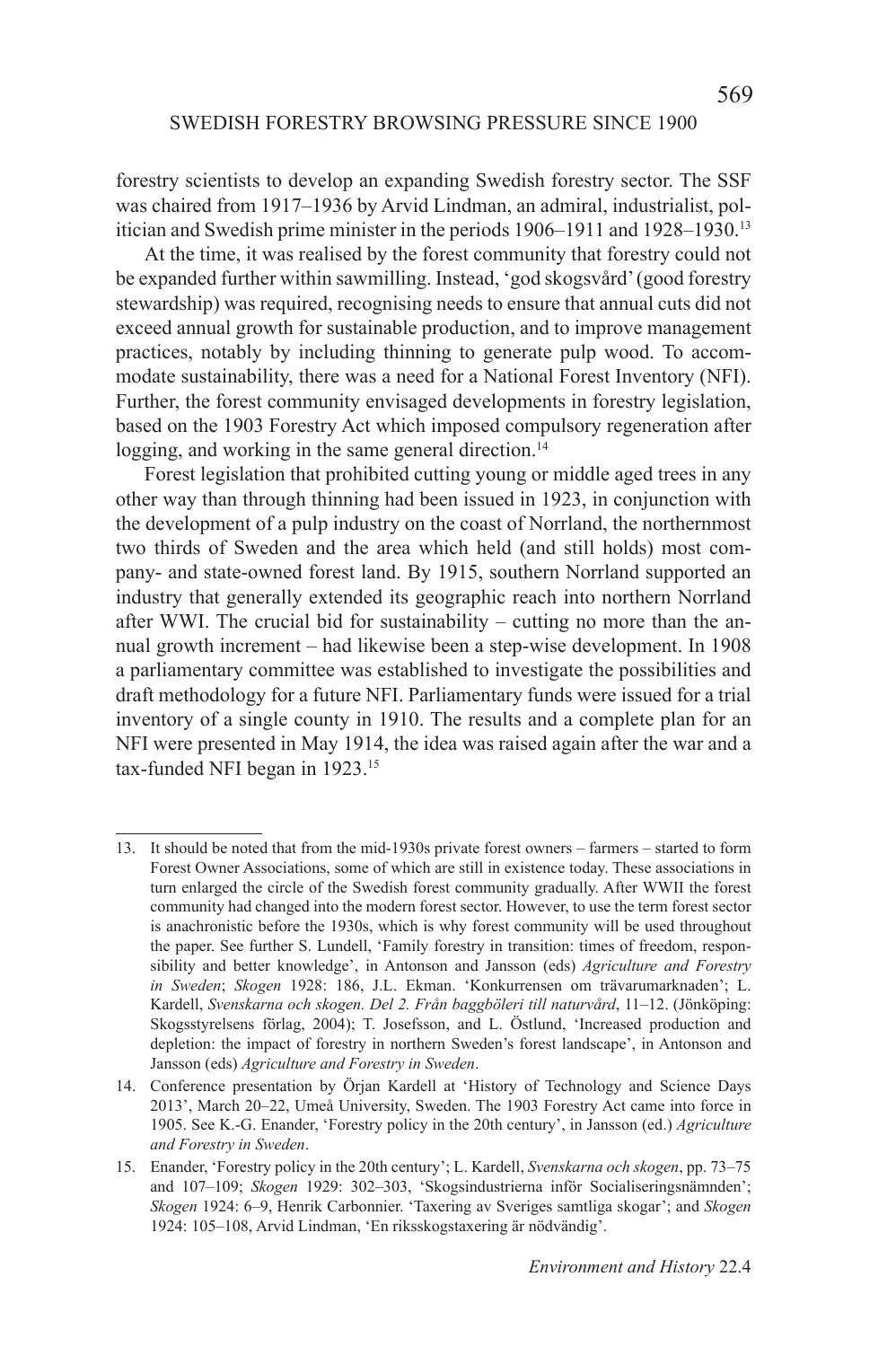#### THE FOREST COMMUNITY AND FOREST PASTURE 1920–1955

It seems – at least in hindsight, and from the columns of *Skogen* – that after progress towards 'god skogsvård' was firmly in motion the forest community turned to new tasks to support the development of all Swedish forests, including the fifty per cent covering land that was (and is) controlled by farmers or other private owners. Forest pasture was once again presented as a serious inconvenience to forestry but with an important difference. For the first time there were scientific (agriculture) possibilities to solve the problem. The Swedish Association of Pasture and Ley (Svenska betes- och vallföreningen) was invited to delegate one of two main speakers to present its members' knowledge and suggestions at the annual meeting of the SSF in March 1922. The Association was formed in 1916 with the main goal of reducing the area of forest land in pasture, and received state grants from 1919. The gathered forest community was assured that it was possible to separate stock animals and forests in a way that would be beneficial to both farming and forestry. 16

The following year (1923) saw judicial changes concerning unenclosed forest land. The 1923 Forestry Act allowed the Forest protection boards (Skogsvårdsstyrelser), inaugurated in 1905 on a county level and in charge of both advice and law enforcement concerning forestry, to demand that individual owners should perform regeneration on unenclosed forest land pastures, even though they were collectively grazed.17

Similar questions to those raised in 1914, regarding the need for a major revision of the Fencing Act, were raised again in the Swedish Parliament in 1925. A Committee was set up in 1927 and a draft proposal for a new Act was presented in 1928. Meanwhile, in 1927, a government grant was issued, directed towards owners of so-called incomplete agricultural holdings. The intention was that farms with limited holdings should receive a subsidy to organise improved, managed pastures. Funds, applications and professional

<sup>16.</sup> *Skogen* 1923: 241–264, Tor Jonsson, 'De nordiska ländernas skogsproduktion och dess framtida utvecklingslinjer. I. Sverige'; *Skogen* 1924: 6–9, Henrik Carbonnier, 'Taxeringen av Sveriges samtliga skogar'; *Skogen* 1925: 68–91, Gunnar Andersson, 'Det svenska skogsbrukets nuvarande ställning'; *Skogen* 1928: 549–554, Anders Wahlgren, 'Huvuddragen av skogsvårdens utveckling i Sverige under den tilländalupna tiden av detta århundrade'; *Skogen* 1930: 453–457. Tor Jonsson. 'Några synpunkter på bondeskogsbrukets ekonomi.'; *Skogen* 1930: 481–487, Tor Jonsson, 'Några synpunkter på bondeskogsbrukets ekonomi. II'; *Skogen* 1931: 75–76, Editorial, 'Premiering av mindre skogsbruk'; *Skogen* 1922: 309–326, H. Hegardt, 'Betesdriftens förhållande till skogsskötseln'; *Skogen* 1922: 345–362, Mauritz Carlgren, 'Skogsbete och skogsvård i Norrland'; *Skogen* 1922: 362–367 contains the discussion that followed on the two lectures. See also *Skogen* 1923: 90–95, Lennart Wåhlstedt, 'Skogsbete och skogsvård i Norrland'.

<sup>17.</sup> *Skogen* 1927: 219–220, Editorial, 'Betesfrågan'. See also *Skogen* 1929: 595–596, Editorial, 'Skogsvård och politik'.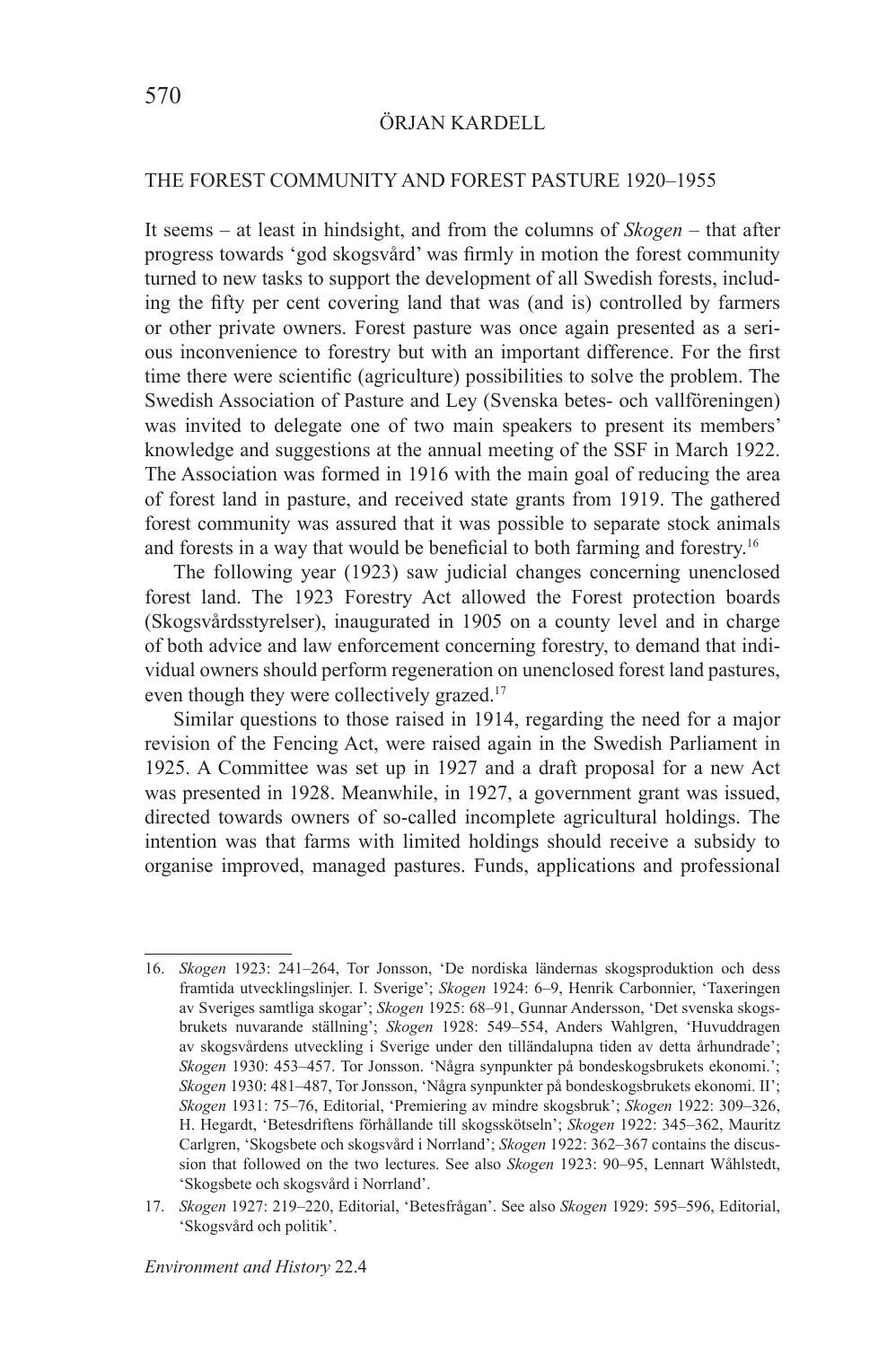advice in individual cases were to be handled by the Rural Economy and Agricultural Societies in each county. <sup>18</sup>

The 1928 draft proposal was circulated to agriculture and forestry official administrations at county and national levels. It received an immediate negative response. Several discontented respondents stated that the proposal had the same drawbacks as the 1857 Act. It mixed two judicial principles, the liabilities for stock animals and fences, which were considered separate (and conflicting) by their critics. Naturally, the proposal received substantial attention in *Skogen*, where it was seen as legislation that would maintain collective pasture on unfenced forest land. A new proposal based exclusively on liability for stock animals was seen as the only possible solution for the future. Such a suggestion was viable since agricultural science already had an answer to the pasture problem, which would also make it technically possible to eradicate forest pasture in the near future.<sup>19</sup>

The Committee resumed work in 1929, by requesting information on the abundance of unenclosed forest land and the extent to which it was grazed. Similar requests followed in 1931 for information on progress towards the adoption of scientifically recommended pasture – managed pastures (ley on arable land) in individual holdings. In the northern part of Sweden seventy to a hundred per cent of the forest land was unenclosed, while five to thirty per cent was the norm further south. In the far south all forest land was enclosed. Generally all unenclosed forest land in Sweden was used for pasture to some extent.20

The information provided by the Rural Economy and Agricultural Societies did not show this north-south geographical pattern for unenclosed forest land. A compilation of the stated figures show, on average, that one to four per cent of the holdings had completely adopted managed pastures, and around eleven per cent had adopted managed pastures partially, the highest reported proportion being around 25 per cent.<sup>21</sup>

<sup>18.</sup> *Riksdagens skrivelse den 18 mars 1925, nr 78*. This was basically a renewed demand to the government that it should take action on the parliament proposal *Riksdagens skrivelse den 29 augusti 1914, nr 190*, and appoint a committee to investigate the possibilities for a revised Fencing Act and *SOU 1928:24*.

<sup>19.</sup> *Justitiedepartementet. Konseljakt 1933–02–10. Ärende nr 91. Vol II*. Riksarkivet i Marieberg, Stockholm, *Skogen* 1928: 556–557, 'Ny lagstiftning om ägofred och stängselskyldighet'; *Skogen* 1928: 627–628, Editorial, E. Lundh, 'Förslaget till ägofredslag ur skogsbrukets synpunkt' and *Skogen* 1928: 641–645, 'Skogsvårdsstyrelserna och ägofredslagstiftningen'.

<sup>20.</sup> *Kungl. Maj:ts proposition Nr 107. Bilaga B. Bihang till riksdagens protokoll 1933. 1 saml. Nr 107*, pp. 204–213. It should be noted that the Swedish counties in the southern third of the country differ considerably in forest content.

<sup>21.</sup> *Kungl. Maj:ts proposition Nr 107. Bilaga C. Bihang till riksdagens protokoll 1933. 1 saml. Nr 107*, pp. 214–230. It should be noted that the committee asked the Rural Economy and Agricultural Societies to provide information related to different sizes of holdings. The figures given in the section above are estimates compiled by the author.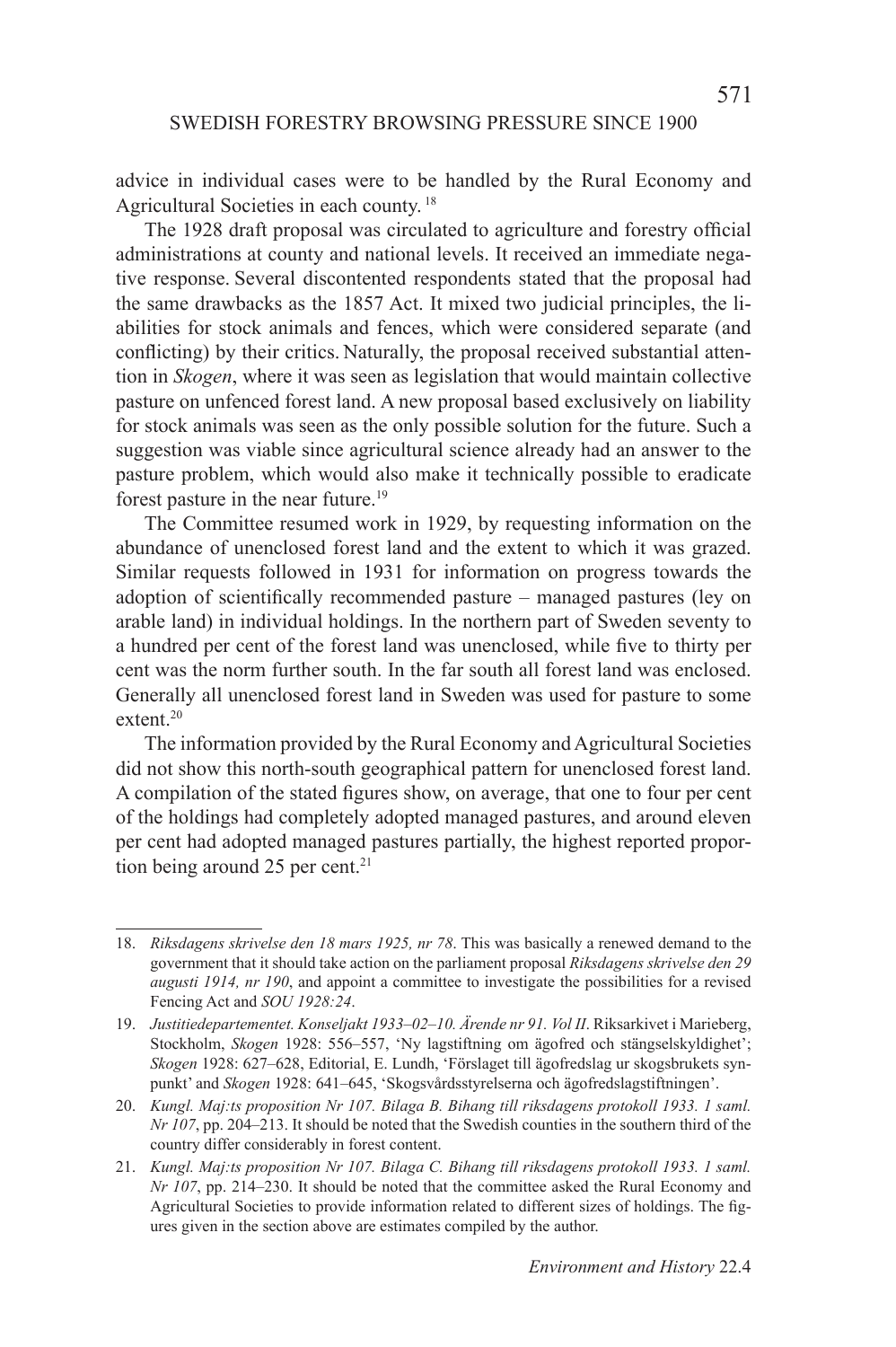The combined information shows that mixed farming in Sweden was still dependent on forest pasture, to varying degrees, but change was underway. Owners of perhaps as many as fifteen to twenty per cent of all holdings had changed their pasture as recommended, at least partially, within five years of the state grant's introduction.

Parliament passed a new Fencing Act in 1933, which retained the woeful and contentious judicial definition of unenclosed forest land as well as liability for fencing. *Skogen* summarised the new proposal in late autumn 1932. In 1933, the upcoming vote in parliament was presented as perhaps the only general support forestry could count on that year, in the precarious economic conditions of ongoing global recession. Once the new law was passed, with some changes compared to the proposal, the contents were explained in a surprisingly sedate and orderly tone by *Skogen*. In addition to the world depression, §§ 12–19 in the new Act went a long way towards explaining the lack of indignation within the forest community. These allowed for something the law called 'betesreglering' (regulating pasture), a two-step process that offered a theoretical opportunity to do away with unenclosed forest land, once and for all, albeit gradually. Step two involved an application to the county from individual shareholders (proprietors) of unenclosed forested land. A single application was sufficient to start 'betesreglering', irrespective of whether the other shareholders consented.22

The official in charge of the process was then responsible for assigning areas (after a survey) within individual properties that should be enclosed for pasture, either on arable land or (if this was not possible) in forested areas to be cleared. However, if the shareholders so decided, nothing prohibited setting aside an enclosed area of cleared forest land for joint collective pasture, as long as it was managed as pasture and not as an area with dual purposes. In this way a large proportion of former unenclosed forest land could be managed in the future solely as forest.

However, due to the economic recession, debate about improved forest pastures was also influenced by factors other than judicial developments. During the fifteen years following introduction of the 1927 subsidy parliament was offered various suggestions regarding the sizes, amounts and geographical extent of improved forest pasture. These included suggestions to include improved pastures in the list of relief works organised by the government to counter the

<sup>22.</sup> *Skogen* 1932: 479, 'Ny lag om ägofred'; *Skogen* 1932: 505–507, Editorial, 'Det nya förslaget till lag om ägofred'; *Skogen* 1933: 1–2, Editorial, 'Ett nytt år' [The proposal]; *Skogen* 1933: 103–104, Editorial, 'Proposition med förslag till lag om ägofred'; and *Skogen* 1933: 145, 'Riksdagens motioner' [The new law]; *Skogen* 1933: 301–302, Editorial, 'Den nya lagen om ägofred'; *Skogen* 1933: 323–324, Editorial, 'Från riksdagens bord' and *SFS 1933:269.* See also T. Sjöfors, *Lagen om ägofred* (P.A. Norstedt & Söner: Stockholm, 1934) pp. 57–83 and 212. Sjöfors was the appointed secretary of the committee. His book is a commented edition of the law; *Skogen* 1933: 361, 'Skogsvårdsstyrelserna och den nya ägofredslagen' and *Skogen* 1934: 1–2, Editorial, 'Vid årsskiftet'.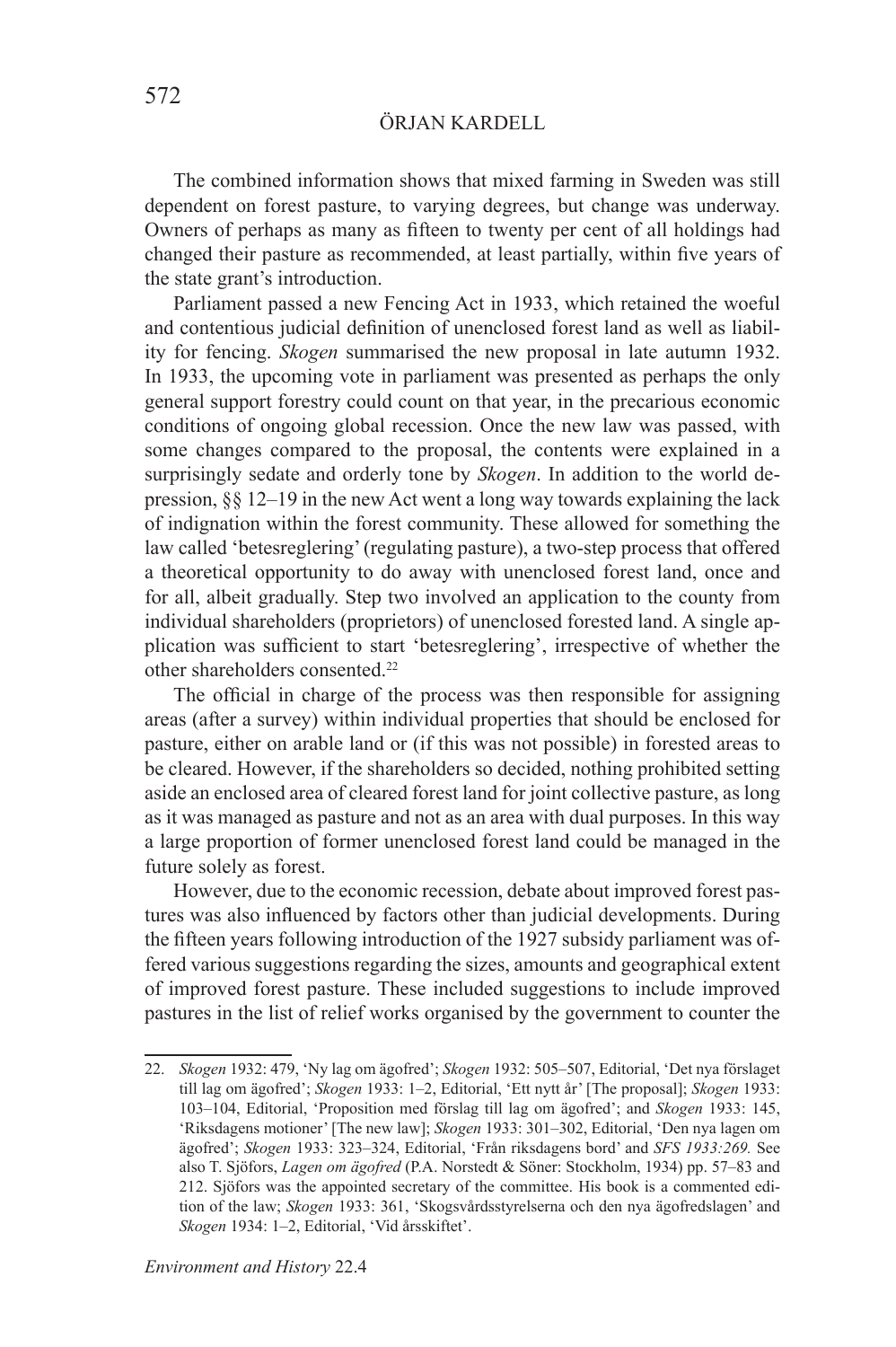recession.A subsidy for 'betesreglering' was called for and the Association for Pasture and Ley asked for an official inquiry on the economic setbacks that pasture on forest land had caused from a forestry perspective.23

A short paragraph in *Skogen* in 1947 announces that the Minister of Agriculture had promised a new inquiry on the Fencing Act (which reported in 1949 and 1951) since the effect of 'betesreglering' did not meet expectations. The process was seen as too complicated. It should be noted that none of the items describing these events reached editorial status in the columns, all were short paragraphs. *Skogen* was henceforth silent concerning a revised Fencing A ct $^{24}$ 

In 1955 *Skogen* presented its last item on forest pasture: 'Forest pasture on the retreat in Norrland'. This ended an era from 1920–55 in which it presented around 300 items on forest pasture and related matters (establishment, costs and maintenance of managed pastures on arable land, and similar matters for both enclosed and improved pastures on former forest land), including 198 in the decade between 1929 and 1939. However a new herbivore was gradually attracting attention in *Skogen* – the moose.25

# THE MOOSE – 'THE NOBLEST ADORNMENT OF OUR FORESTS'

Moose harvests declined during and after WWI, probably due to illicit hunting, and did not return to pre-war levels (3,000 animals p.a.) until 1927. By 1932 numbers had nearly doubled to 5,700. The moose population, at the time, was mainly concentrated in the counties on both sides of the sixtieth parallel, transecting Sweden just north of the capital, Stockholm. Although this area is in the southern third of Sweden where private farmers dominate, it features quite large tracts of forest land that belonged to former iron works since the seventeenth century (providing charcoal), and areas dominated by large, manorial

<sup>23.</sup> *Skogen* 1930: 92, 'Statsbidraget till betesförbättring'; *Skogen* 1930: 231, 'Intensivare skogsvård i Norrland'; *Skogen* 1934: 509–510, Editorial, 'Anslag till åvägabringande av betesfred på skogsmark'; *Skogen* 1934: 555, 'Kulturbeten å enskildas skogar'; *Skogen* 1940: 91–92, Editorial, 'Norrländska skogsproduktionsutredningen'; *Skogen* 1945: 23, 'Norrländska skogsproduktionsanslaget tillämpningsområde föreslås utvidgat'; *Skogen* 1945: 387, 'Beteskurs' and 'Beteskurs för skogsvårdsstyrelsernas tjänstemän'; *Skogen* 1932: 340, 'Betesanläggningar som nödhjälpsarbeten'; *Skogen* 1933: 100, 'Statsarrendatorerna föreslå beredskapsarbeten'; *Skogen* 1933: 247, 'Anläggande av kulturbeten'; *Skogen* 1933: 317, 'Ingen beteskultur med arbetslöshetsmedel'; *Skogen* 1937: 480–82, 'Nya framstötar för skogsbetets avskaffande'; *Skogen* 1938: 60, 'Betesfrågan skall ytterligare utredas'; *Skogen* 1939: 405, 'Skogsbetets avveckling'; *Skogen* 1944: 155–158, Olof Tirén, 'Norrländska produktionsanslaget främjar en god sommarutfodring'; and *Skogen* 1944: 371, 'Systematisk undersökning av skogsbetet'.

<sup>24.</sup> *Skogen* 1947: 307, 'Den nya skogsvårdslagen'; *Skogen* 1949: 116, 'Lagen om ägofred revideras'; *Skogen* 1949: 264, 'Dagens hug-skott'; and *Skogen* 1951: 271, 'Ägofredslagstiftningen'.

<sup>25.</sup> *Skogen* 1955: 160–161, 166, Olof Tirén, 'Skogsbetet på avskrivning i Norrland'.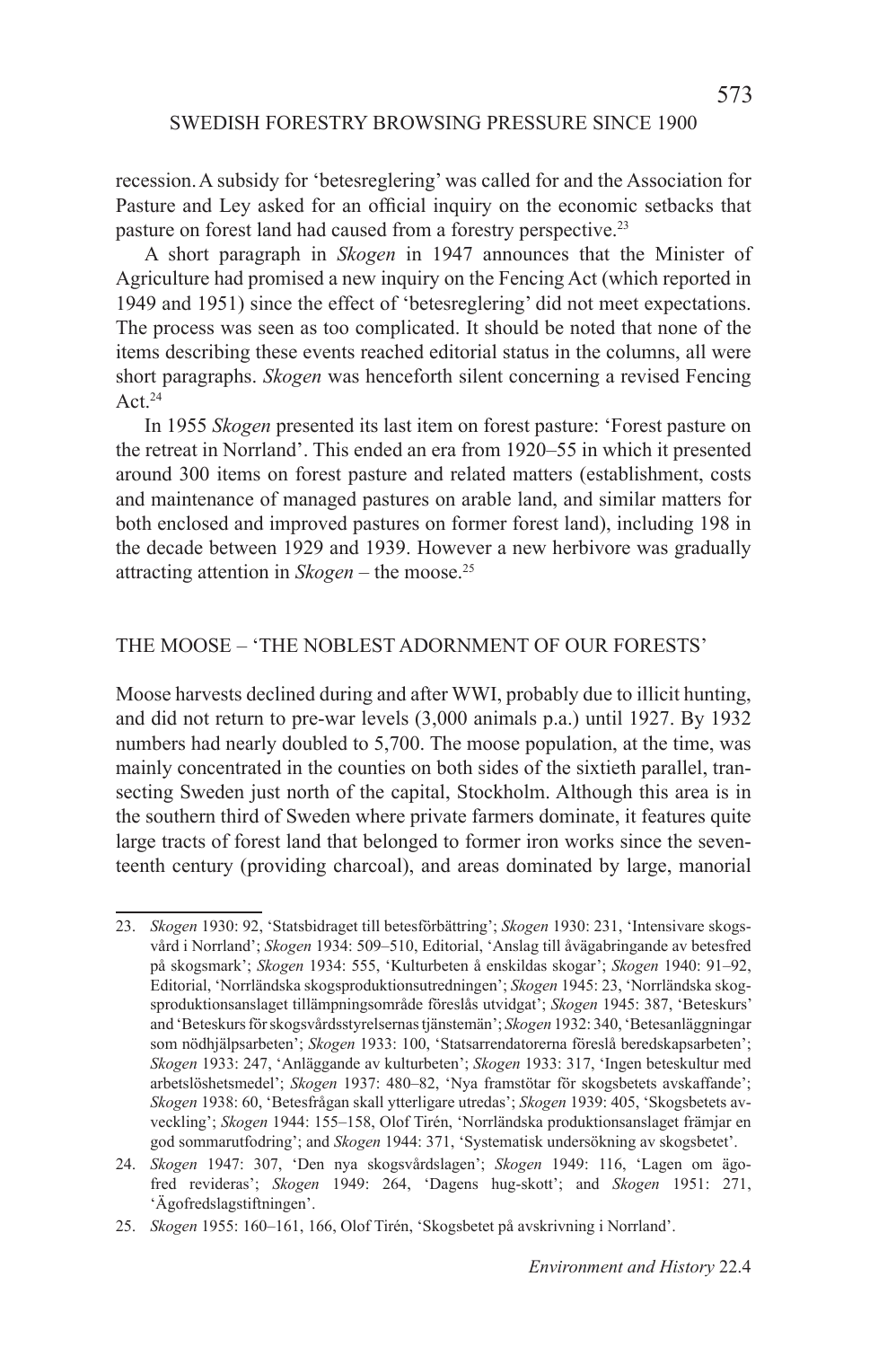

pines damaged by antler rubbing and bites'. Figures 2a and b. Photos published in *Skogen* 1932: 563(a) and 564(b) by Stig Wesslén, a documentary and wildlife film-maker, early advocate of wildlife conservation and forester. His surviving collection of negatives is held by Ájjte. Svenskt fjäll- och

samemuseum, Jokkmokk, Sweden.

agricultural estates. The forests in these lands are mainly managed solely as forests, supervised by employed foresters who also have game-keeping duties. These managed and well protected forests hosted the highest densities of moose and saw the greatest increase in their numbers from 1927 to 1932; clear-cutting was used most frequently in these areas (resulting in the highest frequencies of young, even-aged pine stands in the country) and concerns about damaging browsing pressure from the moose were initially voiced in this area.<sup>26</sup>

In 1932 the forest community was presented, for the first time, with an item in *Skogen* including photos of moose in the wild, rather than painted or bagged specimens, and browsing young pines (Figures 2a and 2b). The author, Stig Wesslén, notes: 'The moose can cause considerable harm during its rambles. In young stands, during winter, they feed mainly on needles of the lushest young pines, of which they seriously afflict the top as well as the branches'. However, he was of the opinion that the damage inflicted by moose – as long as moose

<sup>26.</sup> *Skogen* 1933: 58–59 and 65, Anders Olsson, 'Om älgstammen i Sverige under de senaste tjugo åren'. The counties are: Värmland, Örebro, Västmanland, Uppsala, Södermanland and Östergötland; H. Juhlin-Dannfelt, *Lantbrukets historia: Världshistorisk översikt av lantbrukets och lantmannalivets utveckling* (Stockholm: J. Beckmans bokförlag, 1925), pp. 785–89; *Skogen* 1930: 611–612, Editorial, 'Älgjaktsfrågan'; and *Skogen* 1933: 333–334, Gustaf Lundberg, 'Inför jaktsäsongen'.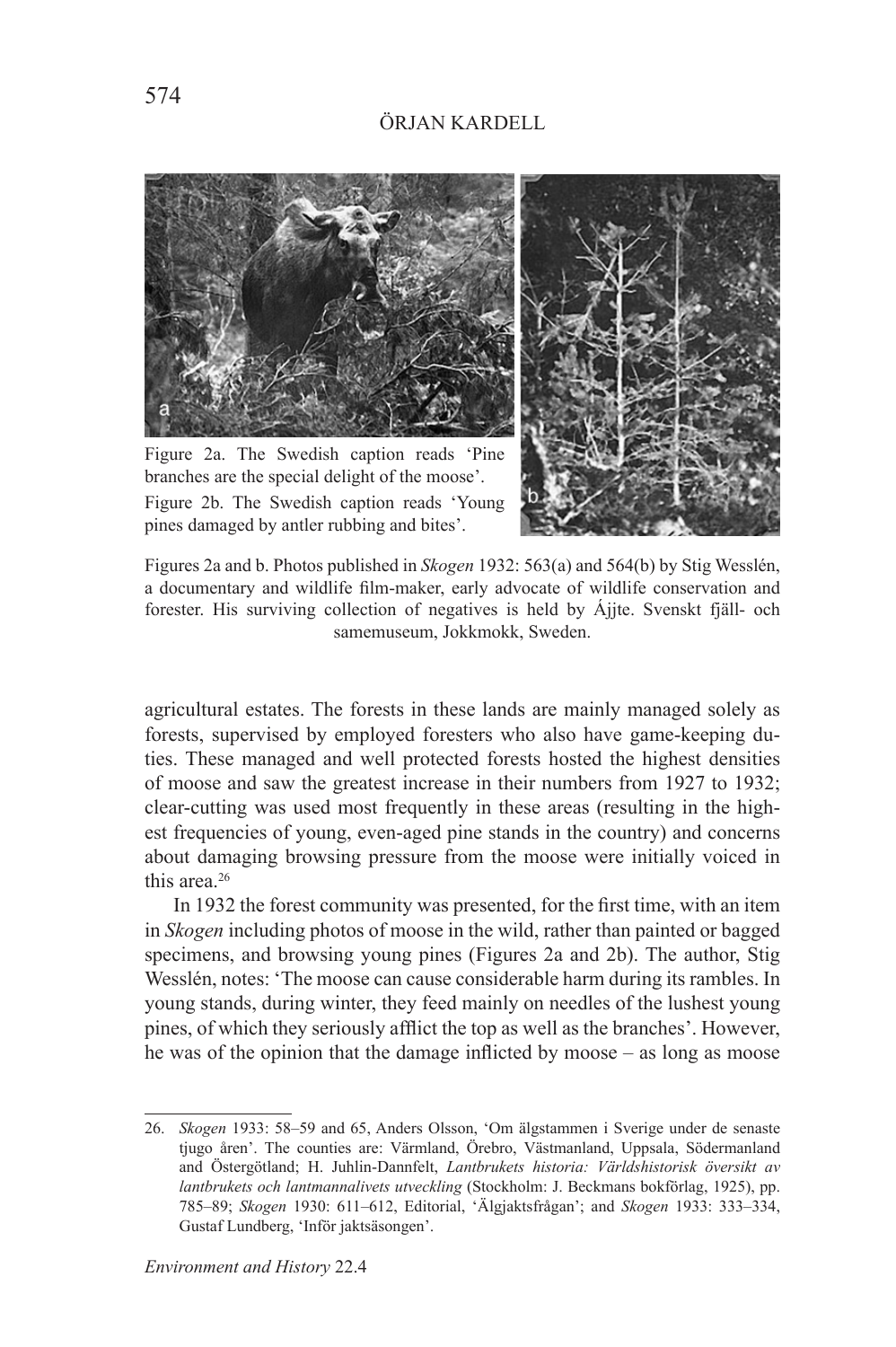density is moderate – is not as severe as it might initially appear and could be corrected by thinning once the stand has reached twenty to thirty years of age.<sup>27</sup>

Four years later, the browsing damage debate began to intensify. The 1933 Fencing Act was in force and forest pasture area had been considerably reduced in the southern third of Sweden (see above), as the forest community was well aware. The first real browsing assessment, based on empirical data, was reported in *Skogen*. It showed evidence of damage in nine per cent of the total area of a Forest Common, and claimed that damage was so severe in seven per cent of the area that only 'inferior' forests could be expected in the future. Young pines and young birch (*Betula spp*.) were the most damaged. A supportive article reported that livestock had certainly not caused browsing damage observed in a forested area that specialised in producing aspen (*Populus tremula*) and birch wood for making matches, since scientific pasture had been established in both forest types. The clearly identified browsers were moose and roe deer (of the aspen), so from then on deer browsing damage was regarded seriously in economic terms by the forest community.28

That year, a further reference to pasture and browsing appeared in an item describing an intensively managed company owned forest in Östergötland county, where the chief forester reflected in an interview that: 'If it is right to clear the forests of cows, I have to tell you, plainly speaking, that the moose should go too'. This was largely due to damage caused to young pines, but he also stated that it is not morally defensible to exterminate the moose completely, or even cull the moose population too severely.29

During the years preceding the outbreak of WWII quite an animated discussion developed in *Skogen*'s columns concerning a subject eventually dubbed 'the moose damage question'. This discussion covered a range of topics within the broader field of moose browsing. One topic discussed was why moose feed preferentially on pine and why they do not browse evenly over the total forest area. A second topic concerned forestry practices that might deter moose or inhibit browsing, either mechanically or biologically. A third was the economic aspect of moose (and roe deer) damage. It was stated that costs of wild ungulate browsing in forests, due to reductions in forest production, far exceeded revenues that moose harvests could raise in meat value, which reduces moose hunting to the level of a sport, not an industry. It was also noted that if livestock

<sup>27.</sup> *Skogen* 1932: 563–565, Stig Wesslén (author and photographer), 'Högvilt'. Stig Wesslén was a documentary and wild life film-maker and an early advocate for wildlife conservation. He was educated as a forester. The quoation is on page 564: 'Det är icke en ringa skada, älgarna kunna göra under sina strövtåg. I ungskogar äta de vintertid huvudsakligast barren av de frodvuxnare tallplantorna, varvid de synnerligen svårt toppa såväl stam som grenar'.

<sup>28.</sup> *Skogen* 1936: 217–218, A. Krogh, 'En älgskadetaxering'; and *Skogen* 1936: 272, John Sederholm, 'En älgskadetaxering'.

<sup>29.</sup> *Skogen* 1936: 403–405, Pablo, 'En dag i Finspong-skogarna'; the quotation, p. 405, read: 'Om det är skönt att få bort korna från skogen, så måste jag säga, att man strängt taget skulle ha bort älgarna också.'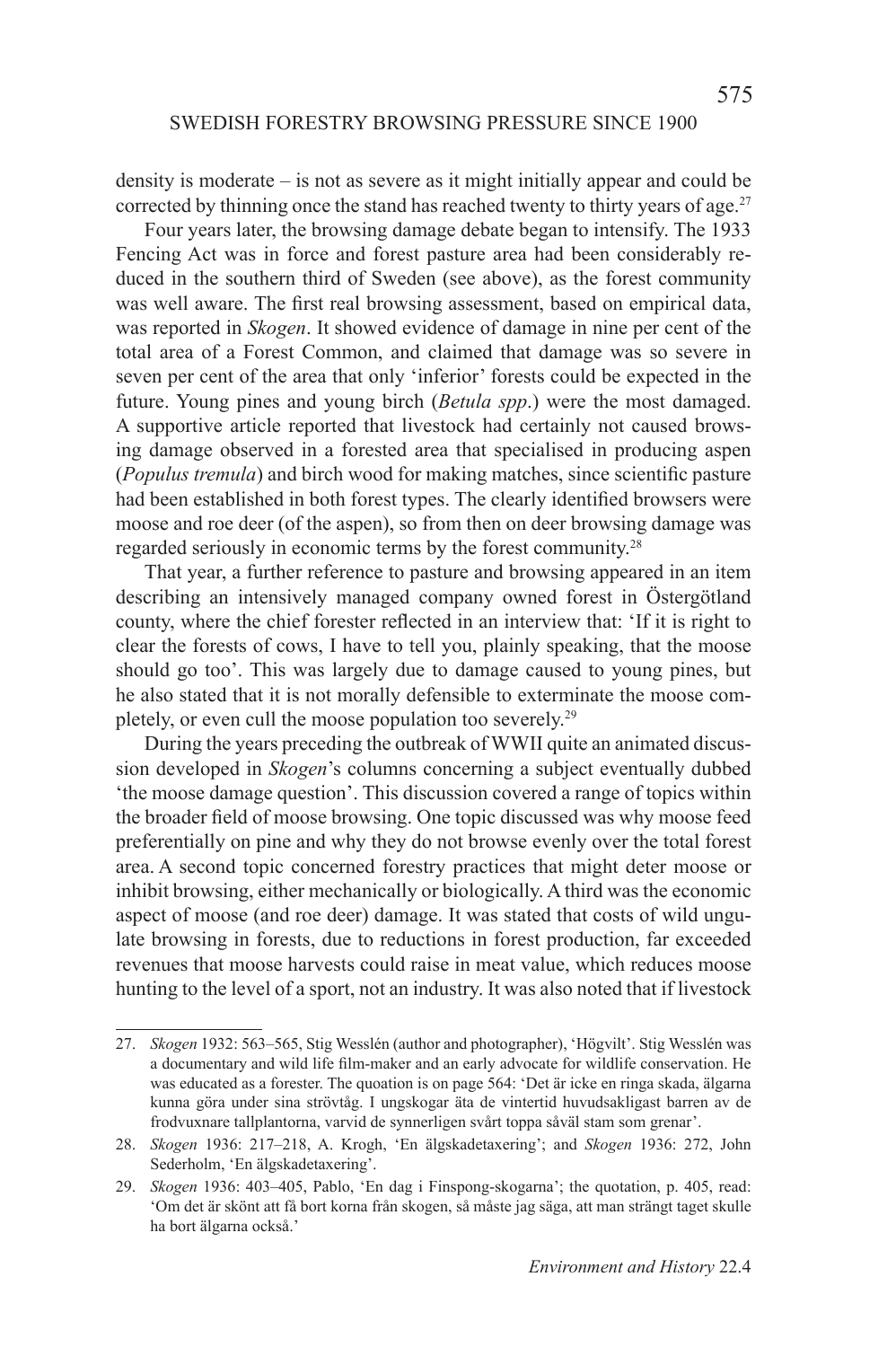was largely banned from forests (in the southern third of Sweden) it seemed perverse to favour moose and roe deer unduly. Based on moose harvesting statistics a density of 6.2 moose per 100 km<sup>2</sup> was suggested as a viable population, which together with changes in hunting regulations would allow for a moose population that could be managed by hunting in the future. Finally, it was suggested that the moose population in Norrland could grow significantly from present numbers without risking serious browsing damage. <sup>30</sup>

# POST-WAR FORESTRY AND THE MOOSE

Following WWII the forest community was morally bolstered by the fact that Swedish forestry still generated nearly half of Swedish export revenues, as it did at the turn of the century. The community launched a new concept, called 'modernt skogsbruk'; modern forestry. Modern forestry was based on clear cuts and regeneration by planting, mechanisation and use of chemicals (defoliants and insecticides), and supported by the 1948 Forestry Act which prohibited selective logging. Seedlings were sourced from a parallel long-term tree improvement programme. By the end of the 1960s, all planted seedlings were raised from seed from genetically selected parents. Many new nurseries, and seed-tree plantations, were needed. During the following fifteen years enormous tracts of state- and company-owned forest land in northern Sweden, which previously had been selectively logged, were clear-cut and seeded or planted.31

Moose received scant attention during the war in *Skogen*'s columns, but in the following decade discussion on the moose became more scientific. Its

<sup>30.</sup> *Skogen* 1936: 478, 'Ett medel mot älgskadorna å ungskogen'; *Skogen* 1938: 111–112, B. Enar Gardell, 'Om älgens skadegörelse'; *Skogen* 1938: 399–400, Ruben Carlsson, 'Skogsvårdjaktvård. Ett konfliktläge'; *Skogen* 1939: 25–27, Martin Enander, 'Älgskadornas reglering'; *Skogen* 1939: 142–143, Allan Petré, 'Vad kostar våra älgar?'; *Skogen* 1939: 175–176, Wilhelm Kugelberg, 'Älgarna, skogen och åkern'; *Skogen* 1939: 237, Martin Enander, 'I älgskadefrågan'; *Skogen* 1939: 273–274, Folke Bromée, 'I älgskadefrågan'; *Skogen* 1939: 316, P. A. Håkansson, 'I älgskadefrågan'; and *Skogen* 1939: 406–407, H. von Eckerman, 'I älgskadefrågan'.

<sup>31.</sup> *Skogen* 1941: 57–60, 'Skogsträdens förädling. I'; *Skogen* 1941: 81–83, 'Skogsträdens förädling. II'; *Skogen* 1945: 74–77, Holger Jensen, 'Om elitfröplantager'; E. Lisberg Jensen, 'Modern clear-felling: from success story to negotiated solution', in Antonson and Jansson (eds) *Agriculture and Forestry in Sweden*. Compare with *Skogen* 1939: 159–161, Editorial, 'Skogsbrukets rationaliseringsbehov'; *Skogen* 1939: 437–439, S.V. Söderqvist, 'En ökad och förbättrad skogsproduktion är målet'; *Skogen* 1943: 87–89, Editorial, 'Sveriges skogar efter kriget'; *Skogen* 1944: 48, 'Bättre stöd åt norrlandsskogarna'; *Skogen* 1944: 211–212, Editorial, 'Åtgärdsinventering i lappmarken'; *Skogen* 1945: 169–170, Editorial, 'Skogsodling – fröanskaffning'; *Skogen* 1947: 139–140, Editorial, 'Skogsmarkens rationella utnyttjande'; *Skogen* 1948: 29–30, 'Skogsproduktionen otillfredsställande – reproduktionsarbetet bör intensifieras'; *Skogen* 1948: 51, 'Hushållningen med vårt skogskapital'; *Skogen* 1948: 79–80, 'Skogsvårdsföreningens årsmöte'; *Skogen* 1948: 155–156, Wilhelm Ros, 'Ökad plantproduktion'; and *Skogen* 1948: 232–233, Gösta Hahr, Sådd eller plantering av tallskog'.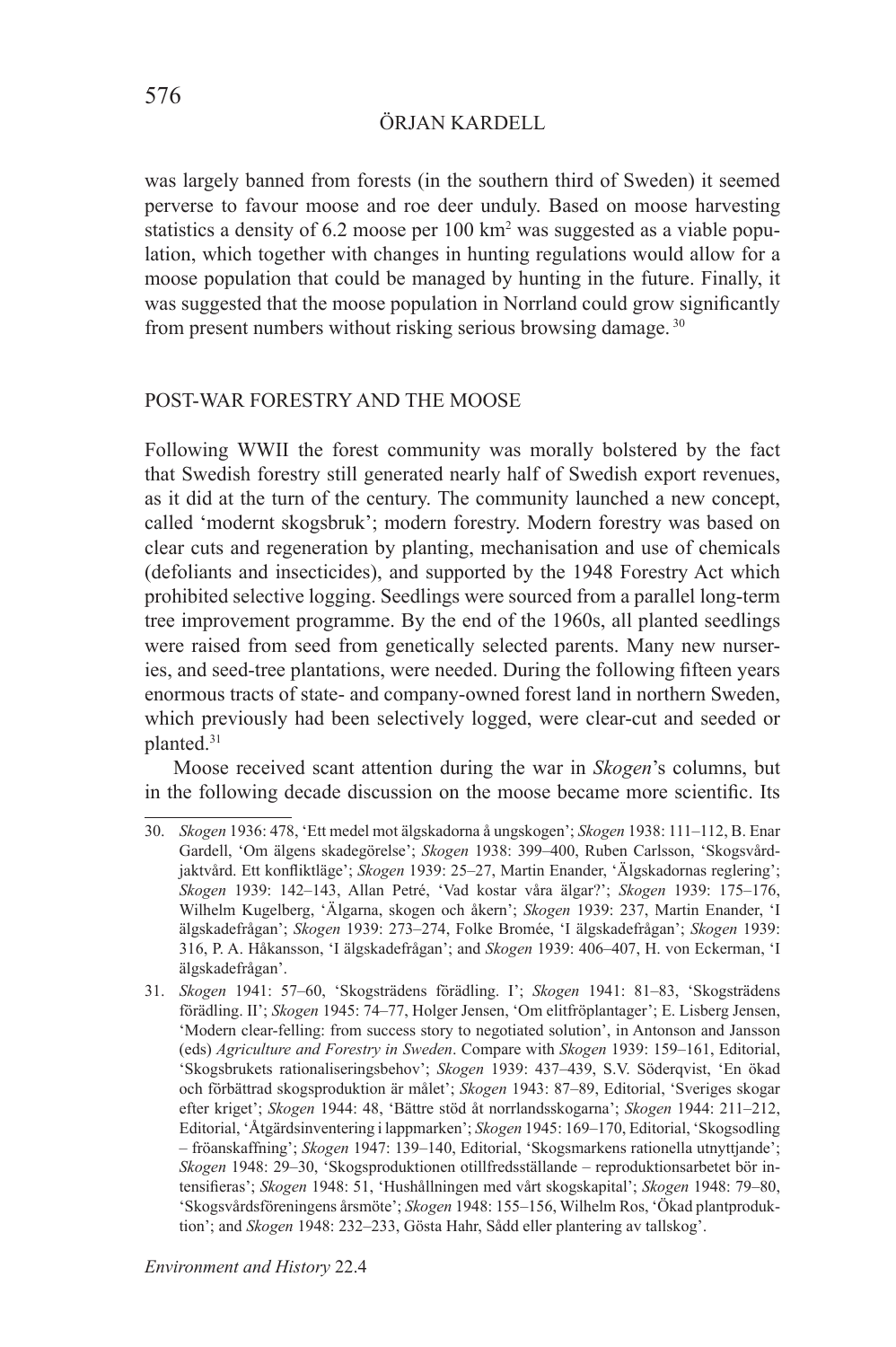annual dietary patterns were described and quantified and its browsing was shown to differ from cattle grazing in forests. Cows feed at grass level, so all new seedlings are included in their diet, while moose browse the vegetation at knee height. Moose population numbers, based on winter inventories, rather than shooting statistics, were presented. In terms of forestry management, several pre-war ideas of reducing browsing on pine by supplementary feeding the moose with other kinds of fodder, and by modifications in management practices, were tested and evaluated. Electric fencing and chemicals were brought into the discussion. Scientific research on ways to minimise browsing was called for and initiated. In 1947, the first government-appointed committee on moose damage in forests was formed. They concluded that more research was needed and that the moose population should be managed by planned hunting (which called for changes in the hunting regulations).<sup>32</sup>

Between 1945 and 1953 the winter moose population nearly doubled from 47,000 to 84,000 animals, and they pushed further north in increasing numbers (Figure 3). Consequently, Norrland forestry companies presented a statistically-based damage report in economic terms for the first time in 1954.<sup>33</sup>

Between 1960 and 1980 the moose population trebled, to an estimated winter population of 325,000 animals. This 'moose explosion' culminated in 1982 with 174,709 bagged animals, and was sparked by the implementation of clear-cutting as the dominant forest management method in all forests of Sweden, as stipulated in the Forestry Acts of 1948 and 1979. Clear-cuts provide bountiful food larders for hoofed game due to changes in floral composition induced by the favourable light conditions of the open stands.<sup>34</sup>

<sup>32.</sup> *Skogen* 1941: 217–218, M. Juhlin Dannfelt, 'Älgarna och den sydsvenska lövskogen'; *Skogen* 1942: 334, 'Elektriskt viltstängsel'; *Skogen* 1944: 12–14, Folke Bromée, 'Älgen som fiende till skogs- och lantbruket'; *Skogen* 1944: 27, 'Älgstammens framtid'; *Skogen* 1944: 34, 'Bidrag till elektriska älgstängsel'; *Skogen* 1944: 93–95, Vilhelm Kugelberg, 'Viltvårdjaktvård. I'; *Skogen* 1944: 108–109, Vilhelm Kugelberg 'Viltvård-jaktvård. II'; *Skogen* 1945: 13, P. 'Älgjakten 1944: 9.662 älgar'; *Skogen* 1945: 61, 'Älgskador på växande skog'; *Skogen* 1945: 117, Editorial, 'Skogsskötseln och det vilda'; *Skogen* 1945: 65, 'Inventering av älgstammen.'; *Skogen* 1945:159.'Älginventering redovisar 40.000 djur.'; *Skogen* 1945: 229–230. Editorial.'Älgen och skogen'; *Skogen* 1946: 100–101, Gunnar Ullén, 'Tallungskogen och älgskadorna'; *Skogen* 1947: 71–72, Editorial, 'Älgskador på växande skog'; *Skogen* 1948: 37, 'Älgens skadegörelse'; *Skogen* 1949: 318–319, Axel Olsson, 'Älgskador på skog och deras förebyggande'; *Skogen* 1950: 53, 'Älgskadefrågan'; *Skogen* 1950: 185–187,198, Gustaf Lundberg. 'Älgskador på skog och deras praktiska förebyggande. I.'; *Skogen* 1950: 212–213. Gustaf Lundberg, 'Älgskador på skog och deras praktiska förebyggande. II'; *Skogen* 1953: 212–213, 217, Hans Hedlund, 'Halle- och Hunneberg'; *Skogen* 1954: 181–182, 'Älgen och skogen'; *Skogen* 1954: 301, Editorial, 'Skogen, jorden och det vilda'; and *Skogen* 1955: 307–316, 'Halle- och Hunneberg'.

<sup>33.</sup> *Skogen* 1954: 181–182, 'Älgen och skogen'; *Skogen* 1954: 401, 'Älgjakt lönar sig inte'; *Skogen* 1955: 19, Björn Hagström, 'Älgjakt lönar sig icke'; and *Skogen* 1955: 51, A.E. Malm, 'Älgjakten år 1954'. See also *Skogen* 1950: 53, 'Älgskadefrågan' and *Skogen* 1955: 307–316, 'Halle- och Hunneberg' for calculations on damage costs.

<sup>34.</sup> L. Kardell, 'Har vi sett några resultat av ett sekels viltskadedebatt?' *Skog & Forskning* 2000(2): 28–34; H. Essen von, 'Game conservation and hunting', in U. Jansson (ed.)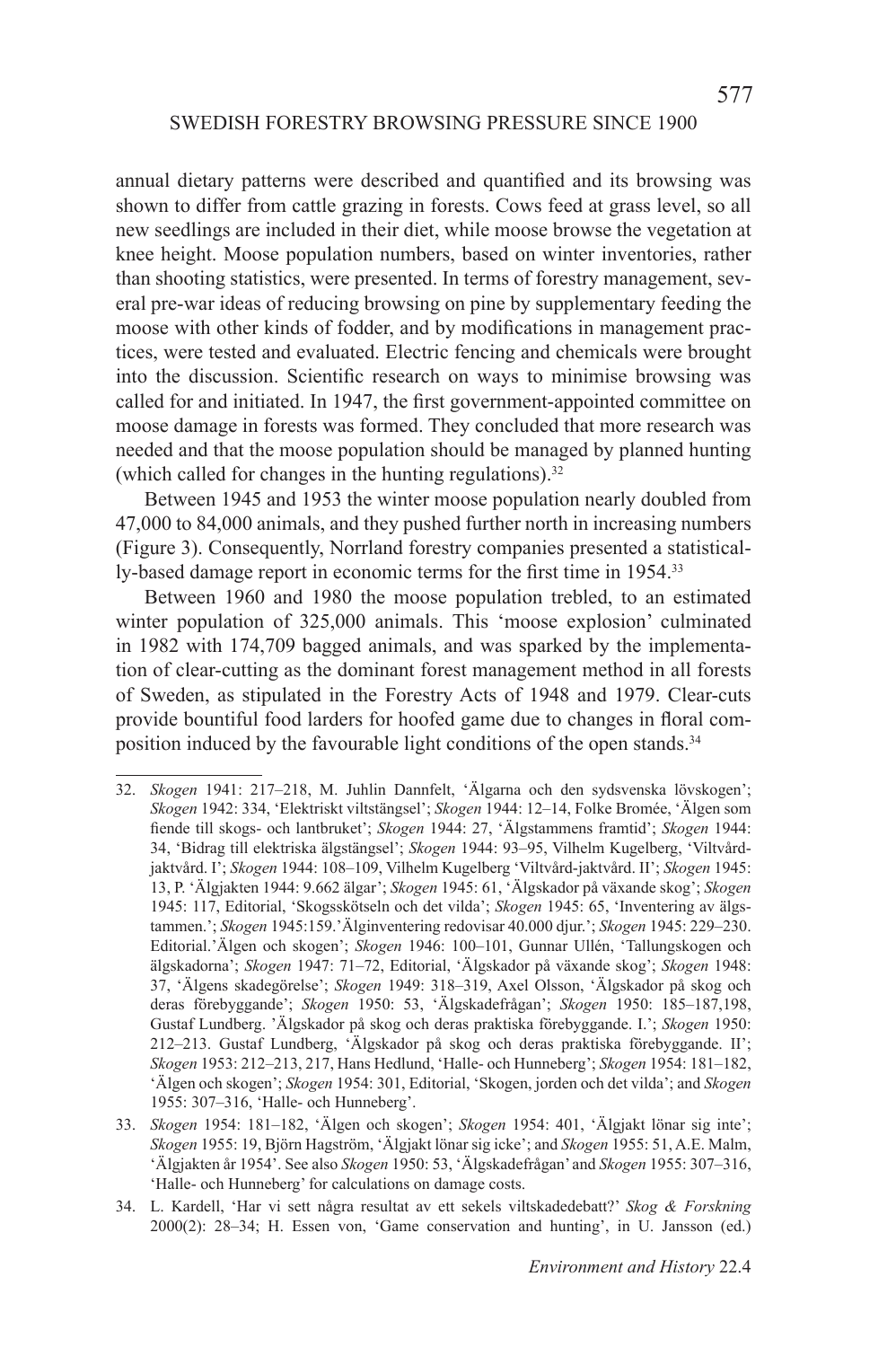

Figure 3. Map of Swedish moose distribution in 1954 published in *Skogen* 1955: 51. Black signifies areas that included at least three moose per 1,000 hectares in 1945. Scored sections signify areas that included at least three moose per 1,000 hectares in 1953. Illustrations A.-E. Malm.

The first academic research report on moose damage was presented in 1958. It refuted the pre-war notion that browsing damage could be avoided if moose were supplied with kinds of fodder other than pine. It further suggested that the best way to minimise browsing was to control moose populations. In addition to the 1947 committee, the second half of the century saw the formation of three more parliamentary committees devoted to browsing/grazing damage on forests and crops, which presented findings in 1964, 1979 and 1990, respectively. All three advised regulated hunting as the best method for controlling browsing damage. Fox mange hit Sweden in the 1980s, creating even better conditions for the roe deer. By the early 1990s the southern third of Sweden supported roe deer populations of between 200 to 300 animals per 1,000 hectares. This development put the species in the limelight for the forest community, since the roe deer browsed not only pine, but also spruce.<sup>35</sup>

*Agriculture and Forestry in Sweden*.

<sup>35.</sup> H. Westman, Älgens skadegörelse på ungskogen, 'Kungliga skogshögskolans Skrifter Nr 28' (Stockholm, 1958); L. Kardell, 'Har vi sett några resultat av ett sekels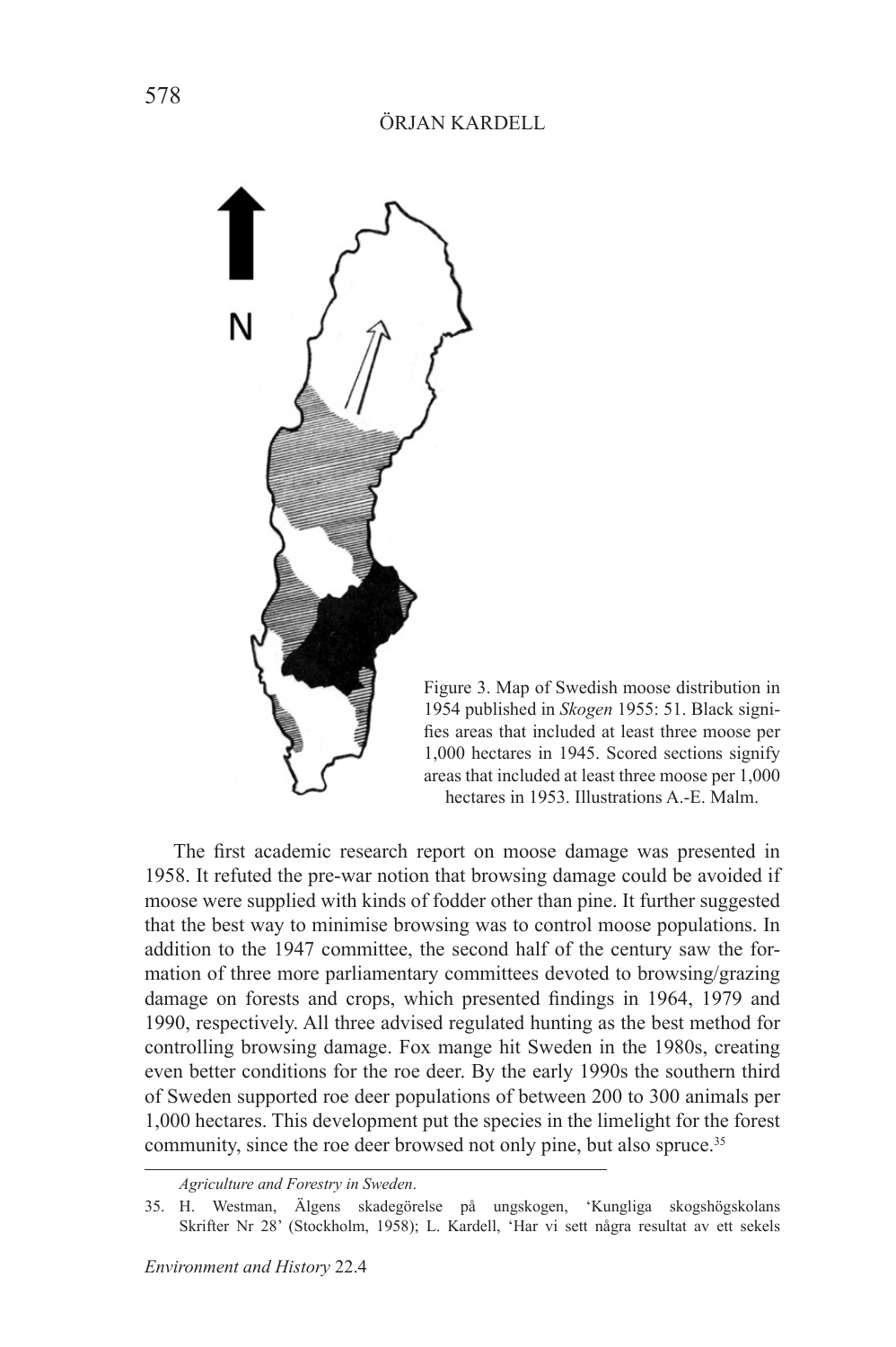As indicated in Figure 4, Swedish forests, once again, faced a massive impact from large herbivores as they did in the early twentieth century. So, can livestock grazing and deer browsing be compared?



Figure 4. Summary of developments so far.

The exodus of livestock from Swedish forests is illustrated by the red broken line, signifying the estimated decline in use of forest pasture. Years in red signify dates of institutional changes that impacted the exodus. Similarly, the green continuous line illustrates the rise in moose numbers (number of moose shot). Years in green signify dates that were important for moose management. The livestock exodus was caused by agricultural change and urbanisation. Moose numbers were aided by the introduction of modern forestry in 1948. Sources (for moose statistics): Wennberg Digasper, *Natural Resource Management in an Institutional Disorder* and von Essen, 'Game conservation and hunting'.

viltskadedebatt?'; *SOU 1964:11*. Älgfrågan. Jordbruksdepartementet; *SOU 1979:52*. Viltskador. Jordbruksdepartementet; *SOU 1990:60*. Skada av vilt. Jordbruksdepartementet; J. Bergquist, *Influence by Ungulates on Early Plant Succession and Forest Regeneration in South Swedish Spruce Forests*, 'Acta Universitatis Agriculturae Sueciae. Silvestria 55' (Umeå, 1998); and von Essen, 'Game conservation and hunting'.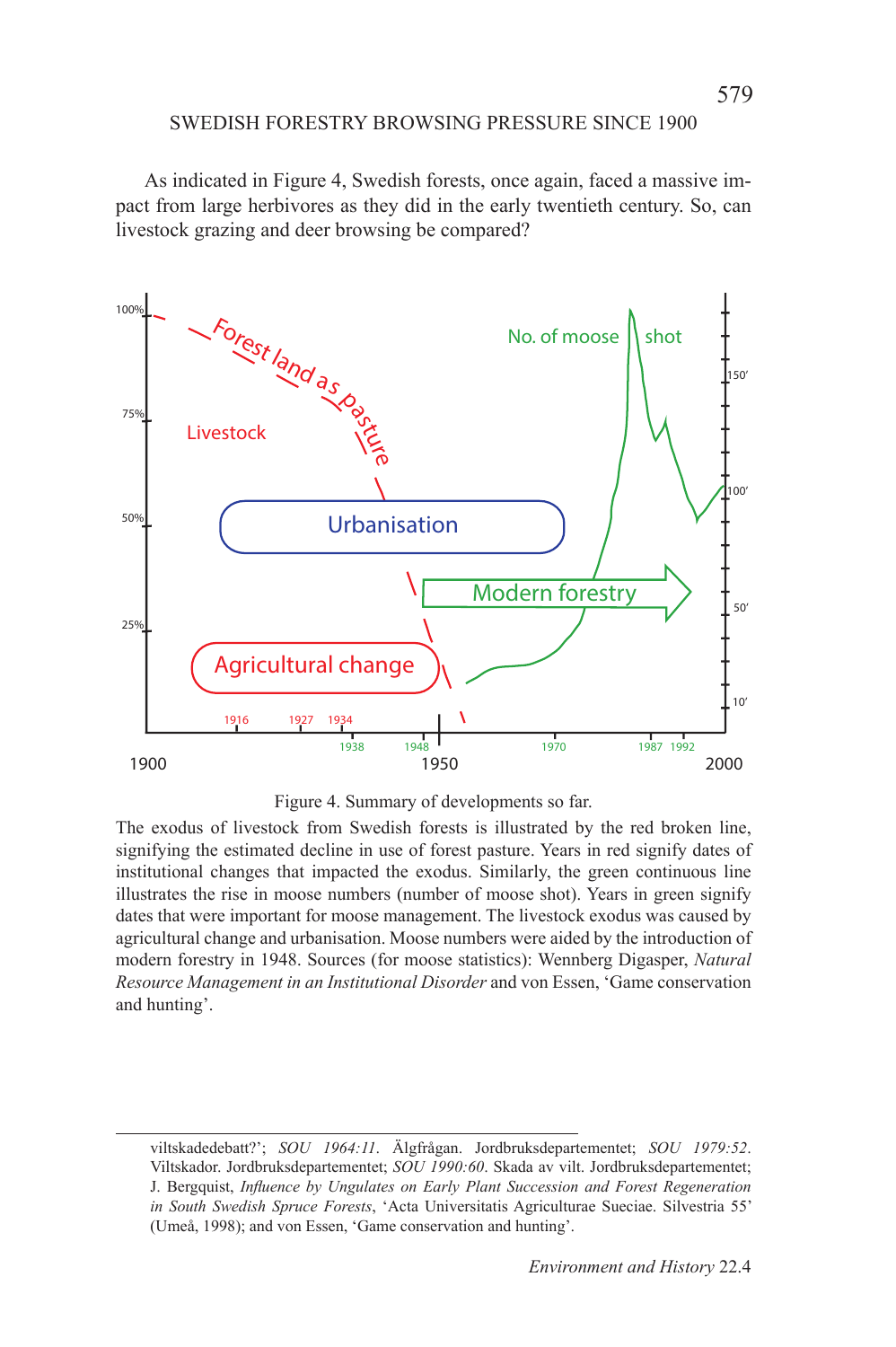#### HISTORIC PASTURE VERSUS CONTEMPORARY BROWSING

The purpose of the following section of the paper is not to answer the question of whether current game browsing in Swedish forests is too high or not. The calculations below should be regarded as a coarse estimate arguing that historical livestock grazing in forests is important to recognise when the contemporary matter of game browsing is discussed. In order to argue the case, however, it is necessary to 'size up' the phenomena, in one way or another.

The intended computation faces one major and overall problem which severely limits the possibilities for precision. True information on the actual acreage of the forests that were pastured by livestock is lacking, represented by the red broken line in Figure 4 (above) and the fact that the Parliamentary Committee on the Fencing Act had to collect additional information when resuming work in 1929. Swedish agricultural statistics, at the time, were mainly concerned with acreages of arable land, meadows and what was produced on that land: cereals, root crops or fodder. However, they also give livestock numbers for the different species involved. Therefore the most obvious path left to us is to compare the number of livestock at the turning of the twentieth century with the current number of game present (moose and roe deer).

However, if this is done, what is it that is really compared? Could the computation give any advice on the current browsing pressure by game at all? Or is a computation, without acreages and essentially built on population numbers, futile? The answer is both yes and no and therefore must be addressed here, before the computation is carried out. The species involved, both livestock and game, have different feeding patterns which means that several species of large herbivores are able to share a forest habitat. They forage on different sections of the available forage species: graminoids, herbs and woody species. Further, all animal species in the intended computation, except the horse, are ungulates or ruminants. According to their differing foraging patterns – what they preferentially feed upon when foraging – ungulates could be differently grouped in feeding types: concentrate selectors, intermediate types and grass/ roughage eaters.<sup>36</sup>

Concentrate selectors are picky feeders that consume high quality diets of selected species of woody perennials. Of the species computed, moose and roe deer follow this method. At the other end of the spectrum we have the grass/ roughage eaters, in the computation represented by cows and sheep. They feed quite indiscriminately among grasses and herbs in the floral composition, cattle being more of a true 'grazer' than the sheep which is more 'rough' within the feeding type. In between these two extremes there is a third group  $-$  intermediate types that are less picky than the concentrate selectors but more

<sup>36.</sup> Austrheim, Solberg and Mysterud, 'Spatio-temporal variation in large herbivore pressure in Norway'; and R.R. Hofmann, 'Evolutionary steps of ecophysiological adaption of ruminants: a comparative view of their digestive system', *Oecologica* **78**(4)(1989):443–457.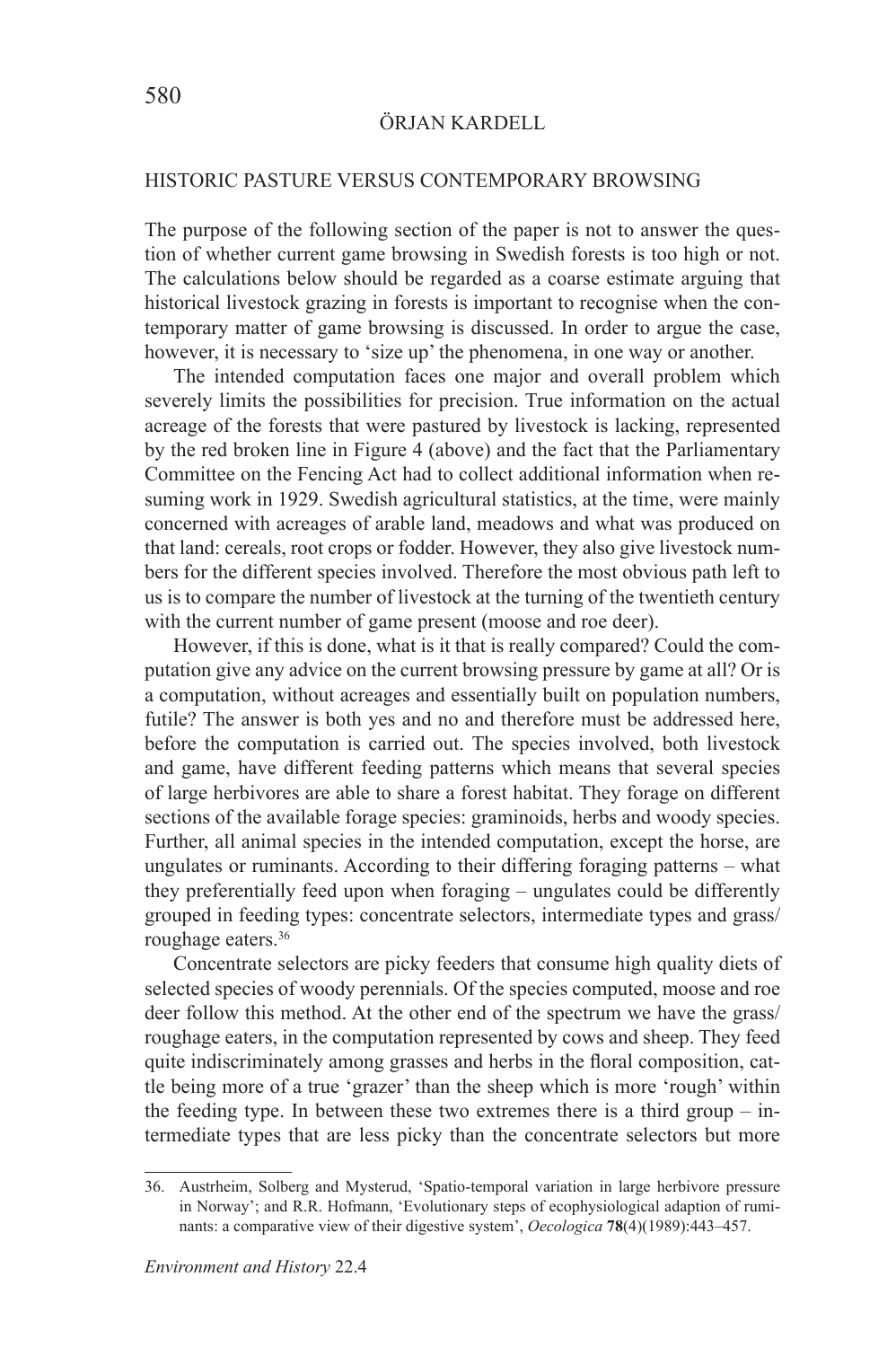choosy than grass/roughage eaters. While foraging they tend to focus on a mixed diet that includes woody species, graminoids and herbs. This group is represented by goats in the computation. The horse, finally, is no ruminant and forages mainly on grass since its wild ancestors originated from the steppe. All in all, this means that different compositions of large herbivores have different impacts on the floral composition in the habitat and thus that their respective impact on biodiversity differs considerably, even if two different herbivore groupings could be shown to consume the same amount of fodder (the energy needed to sustain their combined biomass metabolically) within a certain habitat<sup>37</sup>

Seen from a forestry perspective in contemporary Sweden, this means that pine seedlings planted at a clear-cut risk repeated browsing during a consecutive number of years until they are beyond the reach of the moose (three metres). Repetitive browsing impairs growth, affects the technical qualities of the future log produced and in some cases, especially if browsing occurs during the initial year of planting, the survival rate of the seedlings is impacted too. By way of comparison, at the turn of the twentieth century, selective logging was practiced by all categories of forest owners. For forest regeneration, selective logging relied heavily on seedlings that germinated from seeds dropped by the trees left after cutting. If a selectively logged forest was pastured by livestock, especially by cattle, all germinating seedlings chanced annihilation by being accidentally swept away and included among foraged grasses and herbs. This was a potential risk for fifty per cent of the forested land at the time. Furthermore, this is the historic context which pushed *Skogen* (above) to comment on the fact that cows feed at grass level while moose browse the vegetation at knee height. Today, on the other hand, all clear cuts face the risk of game browsing, irrespective of ownership.38

Finally, being a historian and not a wildlife biologist, the following computation will just consider the live weights of the numbers and an estimated mix of livestock compared to contemporary numbers of moose and roe deer. Even though the comparison by itself cannot provide the answer to the all-time-high browsing claim of the Swedish forest community, it provides wildlife ecology with reasonably correct, historical data on livestock sizes (live weights) during the early twentieth century. The comparison is thus a theoretical exercise in order to size up the entities concerned in a comparable unit (metric tonnes), which is deemed more clarifying than presenting plain numbers of different species. However, a more elaborate comparison could be imagined, with a regional north and south outlook, aimed at measuring the herbivore pressure

<sup>37.</sup> Hofmann, 'Evolutionary steps of ecophysiological adaption' (Figure 2 in this work is especially instructive for the intended computation); and Austrheim, Solberg and Mysterud, 'Spatio-temporal variation in large herbivore pressure in Norway'.

<sup>38.</sup> Wallgren, Bergquist, Bergström and Eriksson, 'Effects of timing, duration, and intensity of simulated browsing'.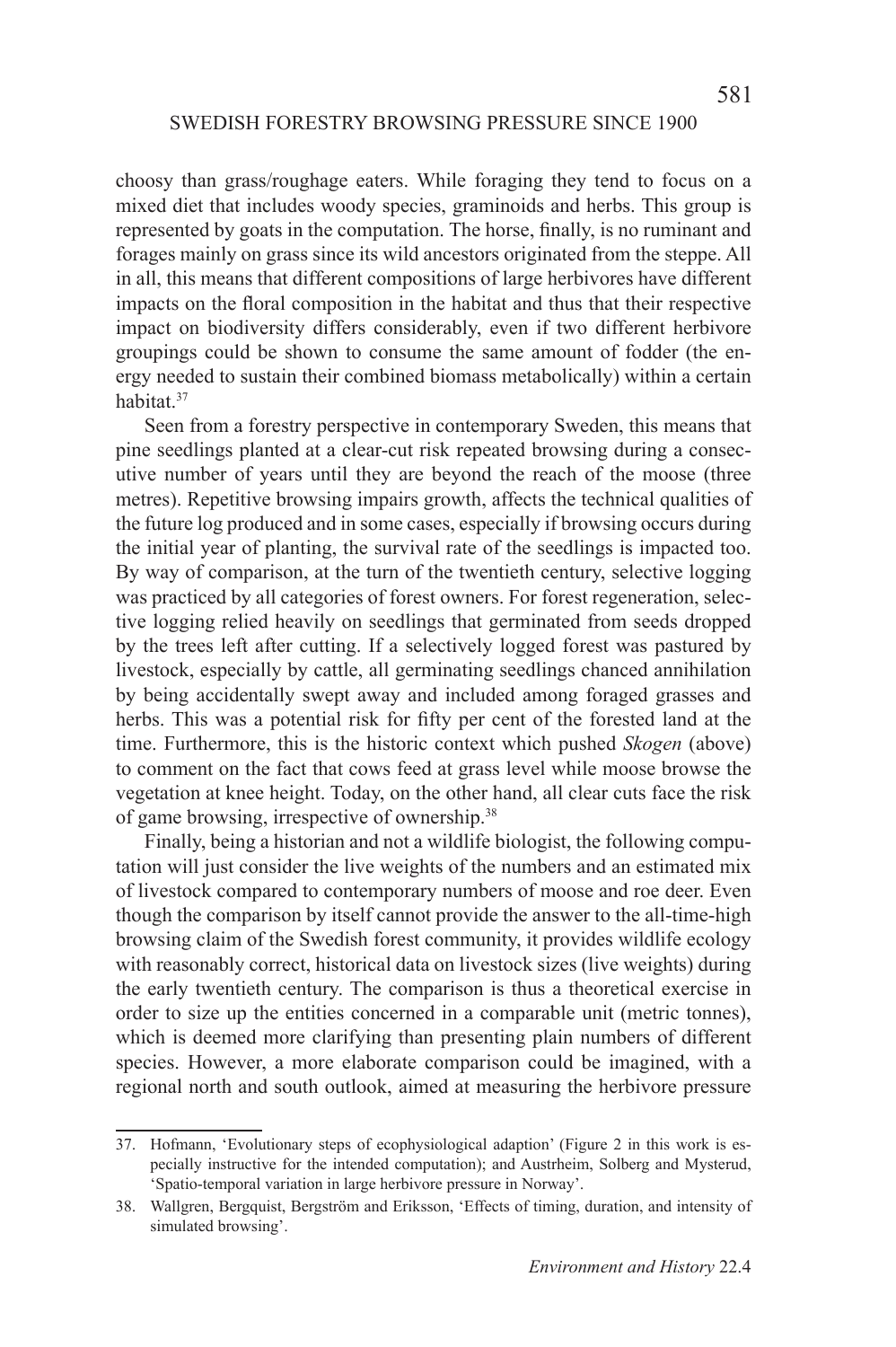indirectly by estimating the metabolic biomass of all large herbivores (kg/ km2 ) where past and present acreages of pastured forests would be given equal values. That is, the area of forest land which is owned by private persons in contemporary Sweden, since neither the state or forest companies kept livestock. Such a comparison would, however, still carry the same inaccuracies concerning the actual acreage that was pastured by livestock, but it would be possible to adapt the comparison according to contemporary regional densities of game. 39

The comparison between past and present (below) will be carried out presuming that there were no effects of game browsing in the early twentieth century. In Sweden up until 1789 deer hunting was a royal prerogative which only the privileged nobility and gentry were able to partake in. A new law was passed that year which allowed peasant proprietors (freeholders) to bag cervids on their own land. This led to a rapid decline in the populations of moose and roe deer. By 1820 the roe deer was nearly extinct. A score were left at a manorial domain in the province of Scania, in the southernmost tip of Sweden. The moose declined as well. By 1860 a remnant of the moose population was protected in the iron works district – Bergslagen – by foresters who also had game-keeping duties; exactly in the same area where the moose damage question debuted (see above). This means that hardly any wild large herbivores were present in forests owned by the peasantry during the second half of the nineteenth century. Furthermore, modern investigations on the interplay between livestock and cervids in a given grazing area show competition and competitive displacement as active factors where deer are bested by cattle. In 1900 official statistics show that 1,800 moose were bagged. It is safe to assume that the majority were culled on state- and company owned land. There are no contemporary statistics available for roe deer, but Dr. Kindberg suggests that their numbers were very limited. Therefore, livestock grazing forested areas generally had very little competition from game. For livestock, numbers are lowered (Table 1) to account for the fact that deer browse all year round, while livestock were stabled and fed inside for seven months of the year. Further, since the narrative is concerned with the Swedish forest community's views on forest pasture by livestock and contemporary deer browsing, the comparison will be guided by expressed views – estimates – on the extent of forest pasture, which the Community committed to writing.<sup>40</sup>

<sup>39.</sup> Compare with the method used by Austrheim, Solberg and Mysterud, 'Spatio-temporal variation in large herbivore pressure in Norway'.

<sup>40.</sup> U. Nyrén, *Rätt till jakt. En studie av den svenska jakträtten ca 1600–1789* (Göteborg: Göteborgs universitet, 2012), p. 55–57 and p. 108–155; G. Cederlund and O. Liberg, *Rådjuret. Viltet, ekologin och jakten* (Spånga: Svenska jägareförbundet, 1995), p. 21–22; S. Björklöf, Älgen i vår historia och vardag (Stockholm: Tiden, 1994), pp. 91–96; K.M. Stewart, R.T. Bowyer, J.G.. Kie, N.J. Cimon and B.K. Johnson, 'Temperospatial distributions of elk, mule deer and cattle. Resource partitioning and competitive displacement', *Journal of Mammalogy* **83** (2002): 229–244; J.A. Jenks and D.M. Leslie Jr. 'Effect of domestic cattle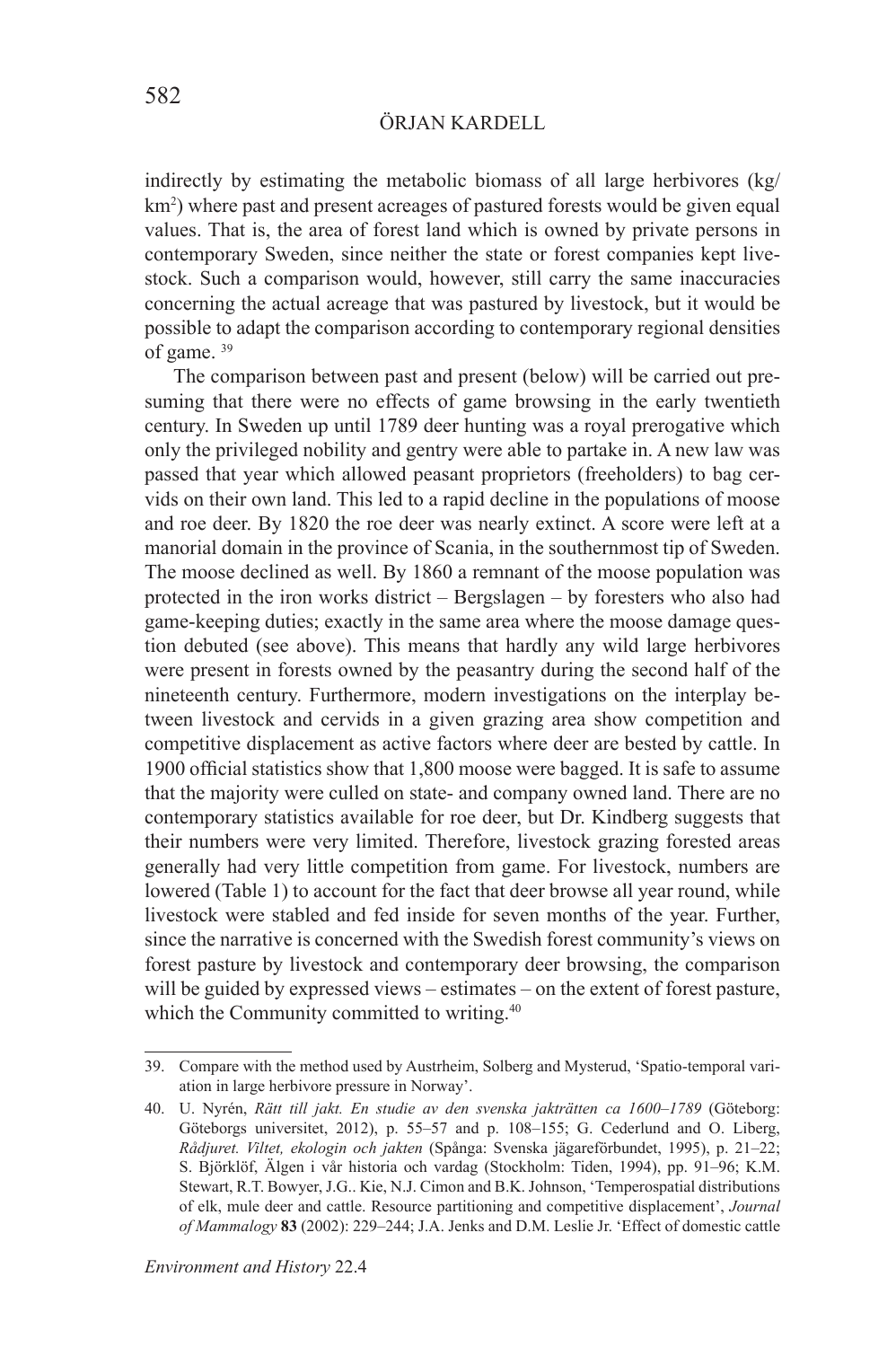In 1907 the forester Carl Björkbom wrote, in a publication against grazing livestock on forest pasture, that official statistics (1905) gave the total number of all horses, cattle, sheep and goats as 4,245,873 animals. He estimated that out of this number, about two million animals were pastured on forest land during summer. Among those were 'probably all sheep and goats and at least 500,000 cattle'.41

Following Björkbom's notions on the extent of forest pasture, using the statistical data (1902) from the 1909 atlas presented above to fill in the numbers of sheep and goats in Table 1 below, we will find that we lack 236,000 animals to reach the estimated two million. This number will be assigned to horses as compared to a total number of 528,000 horses in the countryside, since ethnological records indicate that the majority of the horses in the northern two thirds of Sweden were pastured on forested land. As Björkbom expressly states that *at least 500,000 cattle* are pastured in forests this figure will be assigned for cows. Cows are the largest group of the cattle presented in the 1902 statistics  $-1,773,000$  compared with the total number of 2,576,000 head – cows, heifers, oxen and bulls. Livestock numbers, however, are reduced in order to adapt the figure to a grazing period of five months  $(5/12 = 0.42)$  and thus making numbers comparable to deer that browse all year round.<sup>42</sup>

| <b>Species</b> | <b>Total number</b> | <b>Reduced number of livestock</b> |
|----------------|---------------------|------------------------------------|
| Horse          | 236,000             | 99,120                             |
| Cow            | 500,000             | 210,000                            |
| Sheep          | 1,195,000           | 501,900                            |
| Goat           | 69,000              | 28,980                             |
| Moose          | 300,000             | -                                  |
| Roe deer       | 240,000             | -                                  |

Table 1. Number of large herbivores used in the calculations

The table shows the reduced number of livestock – total numbers reduced with a factor of 0.42 – in 1902 used in the calculations and the number of roe deer and moose in 2012. Sources: Björkbom, *Om skogsbetet* (p. 27); Flach, Juhlin-Dannfelt and Sundbärg, *Sveriges jordbruk* (pp. 255–258); and Kindberg pers. corr.

Dr. Kindberg, at the Svenska Jägareförbundet, informs that 96,400 roe deer were bagged during 2012, signifying a total population of 300,000 roe deer.

on the condition of female white-tailed deer in southern pine-bluestem forests, USA', *Acta Theriologica* **48** (2003): 131–144; and mail from Dr. Kindberg 29 Oct. 2014. For roe deer distribution, in various times during the 20th century, please compare with maps provided by von Essen, 'Game conservation and hunting'. Note, however, that they show only the distribution without any references to actual densities.

<sup>41.</sup> C. Björkbom, *Om skogsbetet,* 'Skogsvårdsföreningens folkskrifter 9', (Stockholm, 1907) p. 27..

<sup>42.</sup> Ö Kardell, 'Vallning, bete, mjölkning och hägnader kring sekelskiftet 1900'.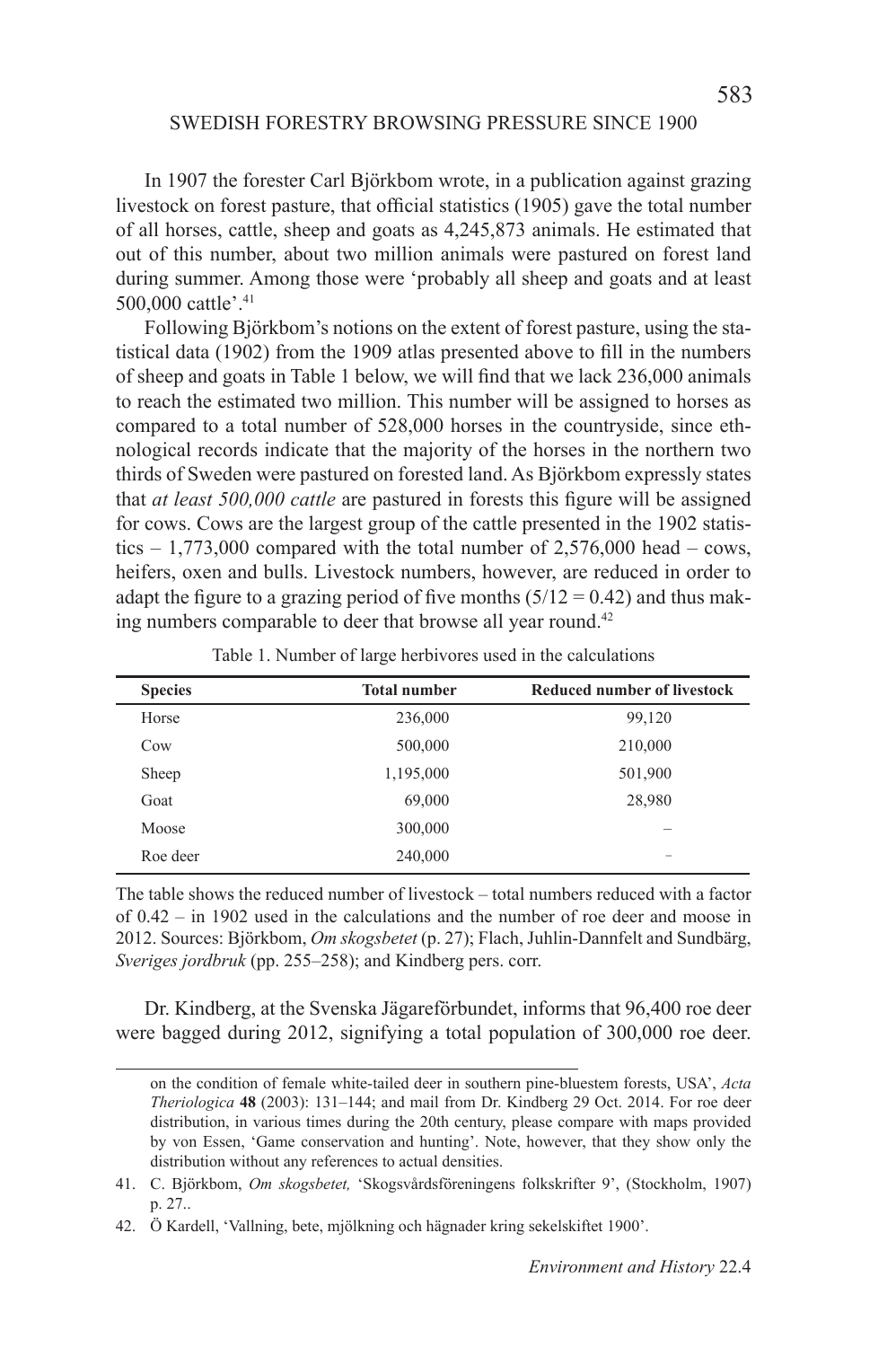Similarly, 95,937 moose were shot, signifying a total population of 240,000 moose. As a rule of thumb, wildlife ecologists assume that bucks and bulls comprise about 25 per cent of the winter populations of roe deer and moose, respectively.43

The next dataset considered comprises the live weights of each species of large herbivore included in the comparison, as shown in Table 2 below. In early twentieth century Sweden, most livestock were indigenous breeds, apart from cattle held at manors or large estates. Cattle weights used in the calculations therefore represent native breeds of cows only. Similarly, the live weights for sheep, goats and horses are for indigenous breeds. The 1902 statistics only give the total number of sheep and goats without specifying sex and age. Female weights are therefore used for the entire 1902 population of livestock since it is a known fact that in domesticated herds of livestock – where breeding is controlled by humans – males are present in insignificant numbers. For instance, the number of bulls in the 1902 statistics comprise only a few per cent of the total number of cattle.<sup>44</sup>

| <b>Species</b> |                |     |  |
|----------------|----------------|-----|--|
| Horse          |                | 500 |  |
| Cow            |                | 200 |  |
| Sheep          |                | 40  |  |
| Goat           |                | 30  |  |
| Moose          |                |     |  |
|                | Bull           | 370 |  |
|                | $\mathit{Cow}$ | 336 |  |
| Roe deer       |                |     |  |
|                | Buck           | 25  |  |
|                | Hind           | 23  |  |

Table 2. Live weight of large (adult) herbivores (kg)

The table shows the individual live weights assigned for different kinds and sometimes sexes of large herbivores used in the calculation. All livestock weights are for indigenous breeds. Sources: Hallenborg (*Lärobok*: 103–104 cows and 77 horses); Westerlund and Johansson (*Husdjurslära*, 245–246 sheep and goats); *Jägarskolan* (45 moose) and Cederlund (*Lär känna rådjuret*: 3 roe deer).

Live weights of moose – bull and cow – were calculated from data on carcass weights in a hunting textbook published by Svenska Jägareförbundet and are presented as mean values since it is known fact that body weights tend to

<sup>43.</sup> Letter 29 Oct. 2014, Dr. Kindberg.

<sup>44.</sup> J.F. Hallenborg, *Lärobok i husdjursskötsel för landtbruks- och landtmannaskolor: Första delen* (Stockholm: F. & G. Beijers Bokförlagsaktiebolag, 1893); and A. Westerlund and I.Johansson, *Husdjurslära: Del 1* (Stockholm: LT:s Förlag, 1950).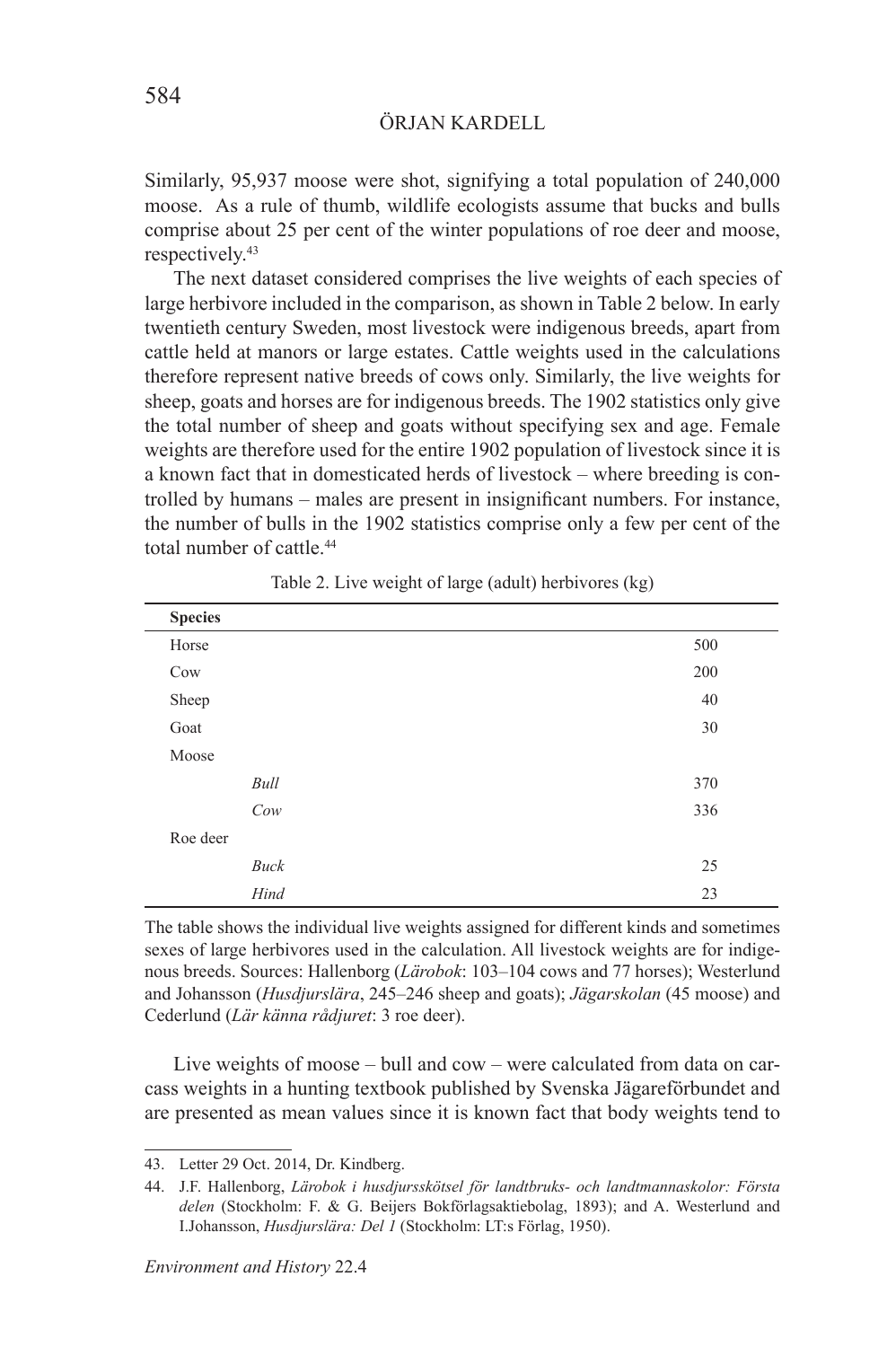increase with latitude within a species distribution. In our case the more northern the distribution is, the heavier the animal gets. Similarly mean values have been computed for roe deer – buck and hind.<sup>45</sup>

Since no information is available on the age ratio (adult –juvenile) within the moose and roe deer populations, nor for sheep and goats for the 1902 statistics, all live weights presented in Table 2 represent adult animals only. It is to be kept in mind that the composition of both livestock and game populations is regulated by human activity; in the case of livestock, breeding and slaughter; for game, hunting. In the latter case Swedish hunters are given ratios of juvenile and adult moose allowed for culling.

The datasets in Table 1 and 2 have been combined and provide the estimated comparison of historic forest pasture versus contemporary game browsing, expressed as the live weight of large adult herbivores (livestock in 1902 and game in 2012), as shown in Table 3.

Table 3. The estimated impact of historic forest pasture grazing compared to contemporary game browsing expressed as the combined live weight of large adult herbivores in 1902 (livestock) and 2012 (moose and roe deer).

| Year                   | Combined live weight of large herbivores (metric tonnes) |  |
|------------------------|----------------------------------------------------------|--|
| 1902 (Adult livestock) | 112.505                                                  |  |
| 2012 (Adult game)      | 109.250                                                  |  |

Justifiable objections could be raised against the simplifications and limitations made for the calculations in Table 3. However, the results enable a theoretical assessment of the relative magnitude of the current supposedly all-time-high browsing pressure in Swedish forests. The data indicate that browsing pressure by deer in 2012 was almost equal to forest pasture grazing by livestock in 1902. The difference is only about 3,000 metric tonnes.

In all probability the overall picture would have changed if it had been possible to present reasonably correct regional figures on the areas of forested land being grazed by livestock in the early twentieth century. At the time, corporate- and state-owned forest land dominated the acreage in the northern two thirds of Sweden. The reverse picture is true for the southern third of Sweden. Here, the farmer-owned proportion of forest land was dominant. This is also reflected in the distribution of cattle in the early twentieth century. In the 1902 statistics, the total of 2,576,000 cattle was unequally distributed between the southern third of Sweden and the northern two-thirds; 2,040,000 head in the southern third compared to only 536,000 in the two northern thirds.

<sup>45.</sup> *Jägarskolan: Svenska jägareförbundets kursbok för jägarutbildningen*, N. Hermansson, J. Boëthius and M. Ekman (eds) (Stockholm: Proprius förlag, 1983); and G. Cederlund, *Lär känna rådjuret: En artmonografi från Svenska Jägareförbundet*, N. Hermansson, H. Wedin, J. Boëthius and M. Ekman. (eds) (Stockholm: Svenska Jägareförbundet, 1987).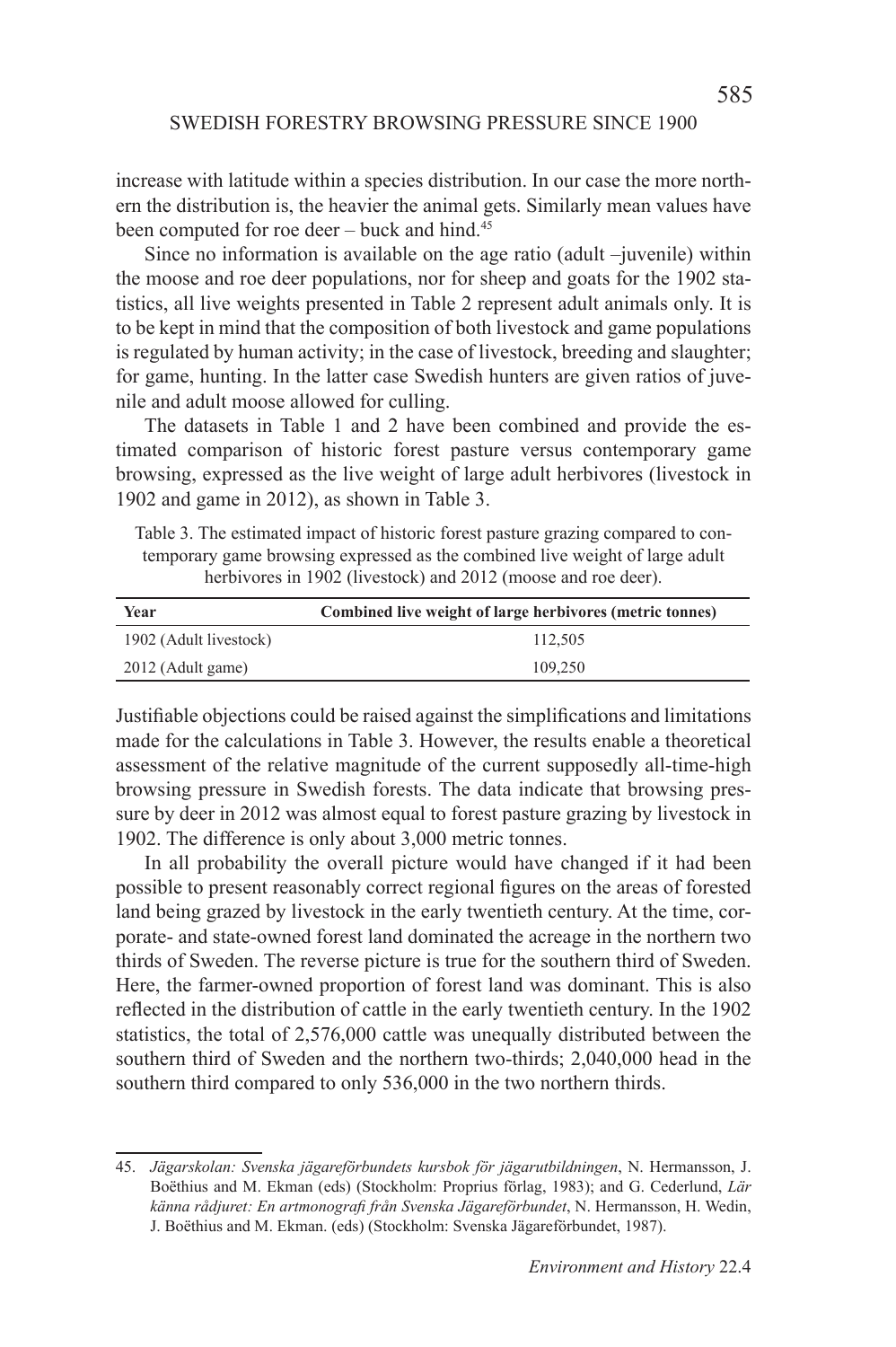The result – the calculation and the early twentieth century distribution of cattle – indicates, however, that the forest community might have been too quick in dubbing browsing pressure as being at an all-time high in Swedish forests. Their view is lacking in historical context and is therefore only applicable to the development of game browsing specifically.

This in turn reflects the influence of changes in forest management practices over time: in 1902 selective logging dominated to a large extent, but in 2012 clear cutting was the preferred harvesting and regeneration method (and had been since the mid-twentieth century). Thus, the overall result of the comparison fits well with the following two statements on grazing forest pasture by livestock made in 1907 and 2011.

The above-mentioned forester Carl Björkbom stated that:

The damage caused by pasturing livestock in the vast forest expanses of Norrland is hard to register except in limited areas. In southern and middle Sweden [equivalent to the southern third of Sweden in this investigation], where the amount of livestock is proportionally higher compared to the acreage and where forest cultivation is more frequently used [regeneration by seeds or plants after clear cutting], the damage caused by pasturing livestock is more easily detected.46

The other statement derives from an atlas concerning the development of Swedish agriculture and forestry since 1900, published in 2011, from the section dealing with forest production, i.e. the continuous growth increment of Swedish forests:

The biggest growth increases have come in the southern parts of the country where, at the beginning of the last century, large areas of forest were heavily dominated by forest grazing. Since then these woodland pastures have been successively converted into highly productive forests.<sup>47</sup>

The 2011 atlas does not draw any combined conclusions based on the parallel developments of Swedish agriculture and forestry since 1900. How the conversion of forest pasture into highly productive forests was executed (or enabled) is never explained. This warrants attention, and thus is addressed here.

<sup>46.</sup> C. Björkbom, *Om skogsbetet*. The quotation on p. 17 read: 'Den skada, som beteskreaturen göra i Norrland är svår att konstatera annat än på begränsade områden. I södra och mellersta Sverige, där kreaturens antal är proportionsvis större i förhållande till arealen och där skogsodlingar mera allmänt förekomma, är den skada som beteskreaturen göra lättare att påvisa.'

<sup>47.</sup> G. Kempe, 'Forest production' in U. Jansson (ed.) *Agriculture and Forestry in Sweden*, p. 143.